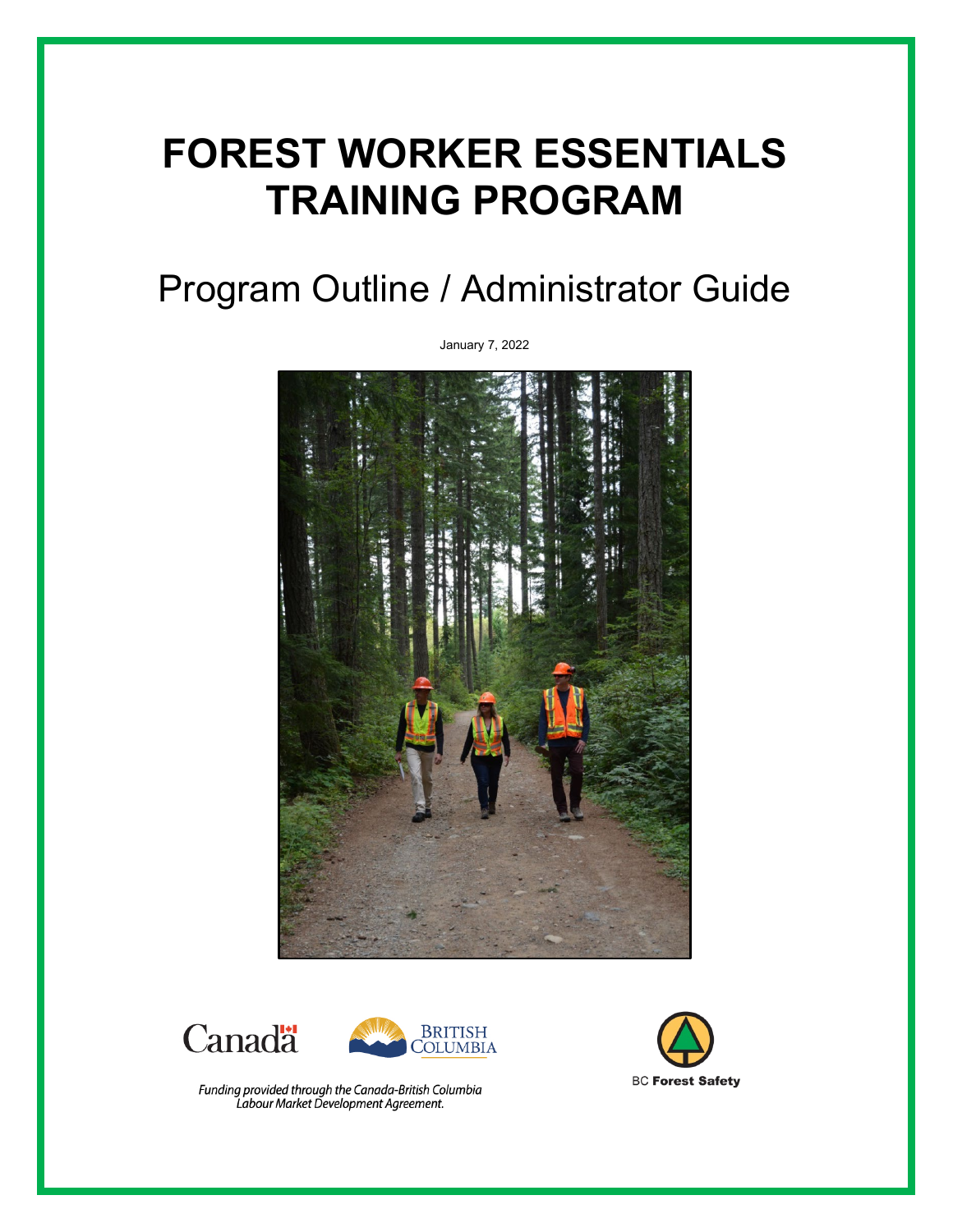#### **Table of Contents**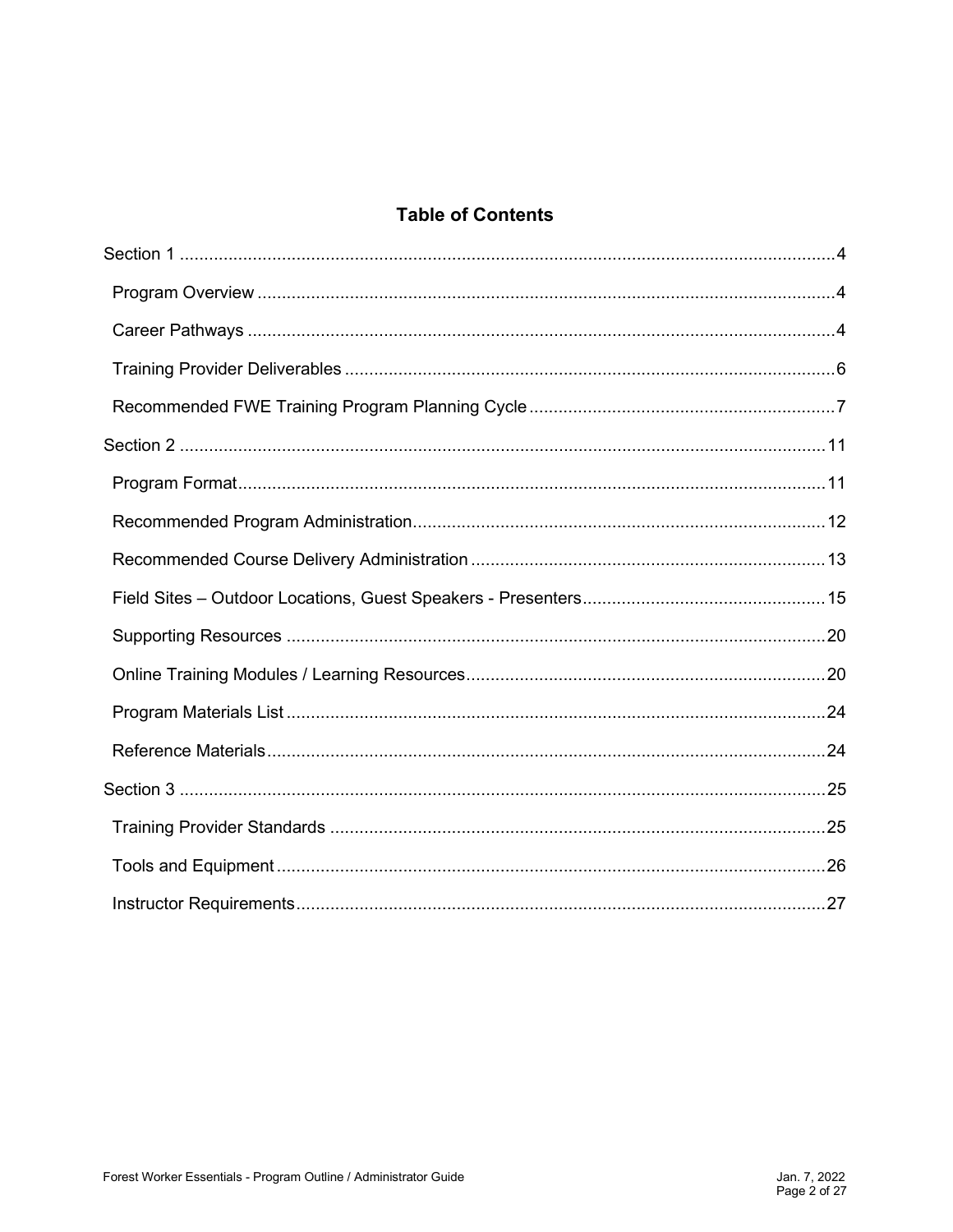In consultation with industry subject matter experts, the BC Forest Safety Council (BCFSC) facilitated the production of this material.

Funding was provided by the Government of Canada, the Province of British Columbia, and industry in-kind contributions.

Printed copies are considered uncontrolled and may be outdated. Current versions are available from the BCFSC.

Feedback is welcomed and may be sent to: training@bcforestsafe.org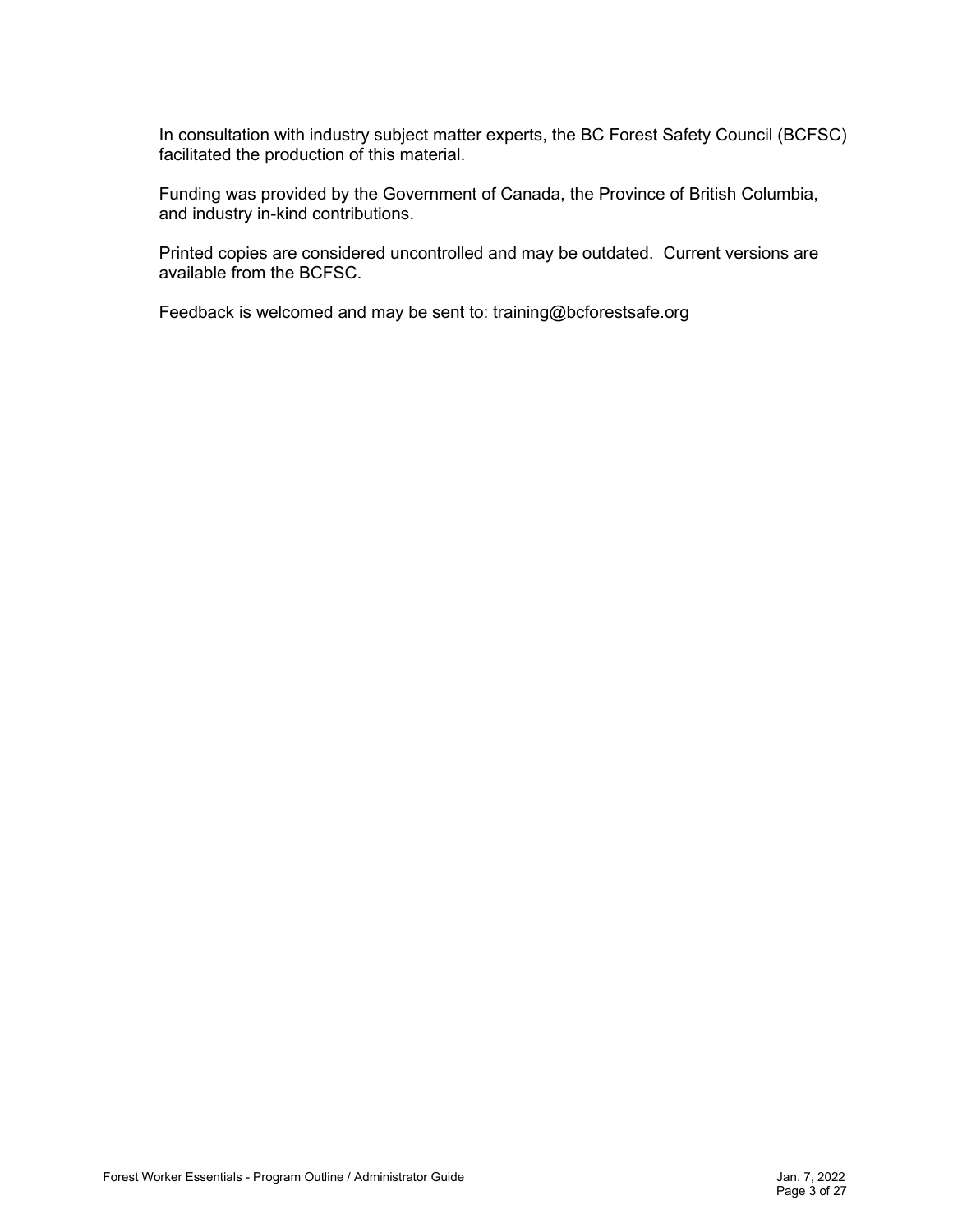## **Section 1**

### <span id="page-3-1"></span><span id="page-3-0"></span>**Program Overview**

The **Forest Worker Essentials (FWE)** training program provides new forestry workers with the entry level knowledge and skills required to work safely in the forest industry in British Columbia. The program can be delivered by various Training Providers throughout the province including:

- Post Secondary and other Educational Institutions;
- First Nations organizations;
- Employers;
- Industry Associations;
- and other Training Providers that have applied to, paid the application fee, and been approved by the BC Forest Safety Council (BCFSC) to enter into a Service Agreement that is available on the BCFSC Website

### <span id="page-3-2"></span>**Career Pathways**

The **Forest Worker Essentials** program develops the underpinning knowledge and basic skills to start working in entry level positions and gives trainees competency credit towards a broad range of forestry occupations as detailed in the Forest Worker Essentials Occupational Analysis Chart (OAC).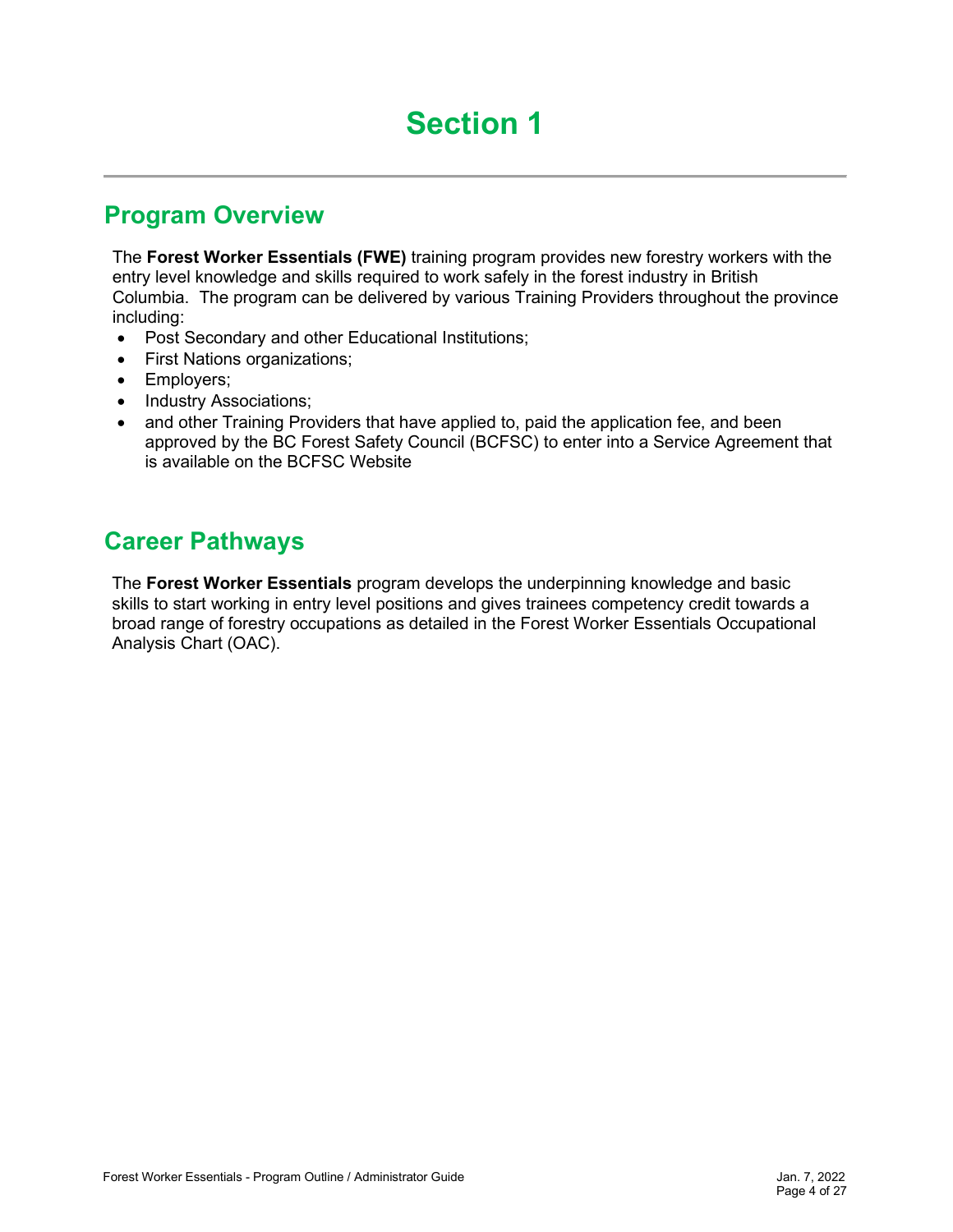

#### **Figure 1 – Career Pathways**

Note that trainees who are hired into entry level positions will require further on-the-job training and skills development.

Some occupations such as Faller or Log Truck Driver require additional specific training and certification.

<span id="page-4-0"></span>*The Occupational Analysis Chart is available from BCFSC.*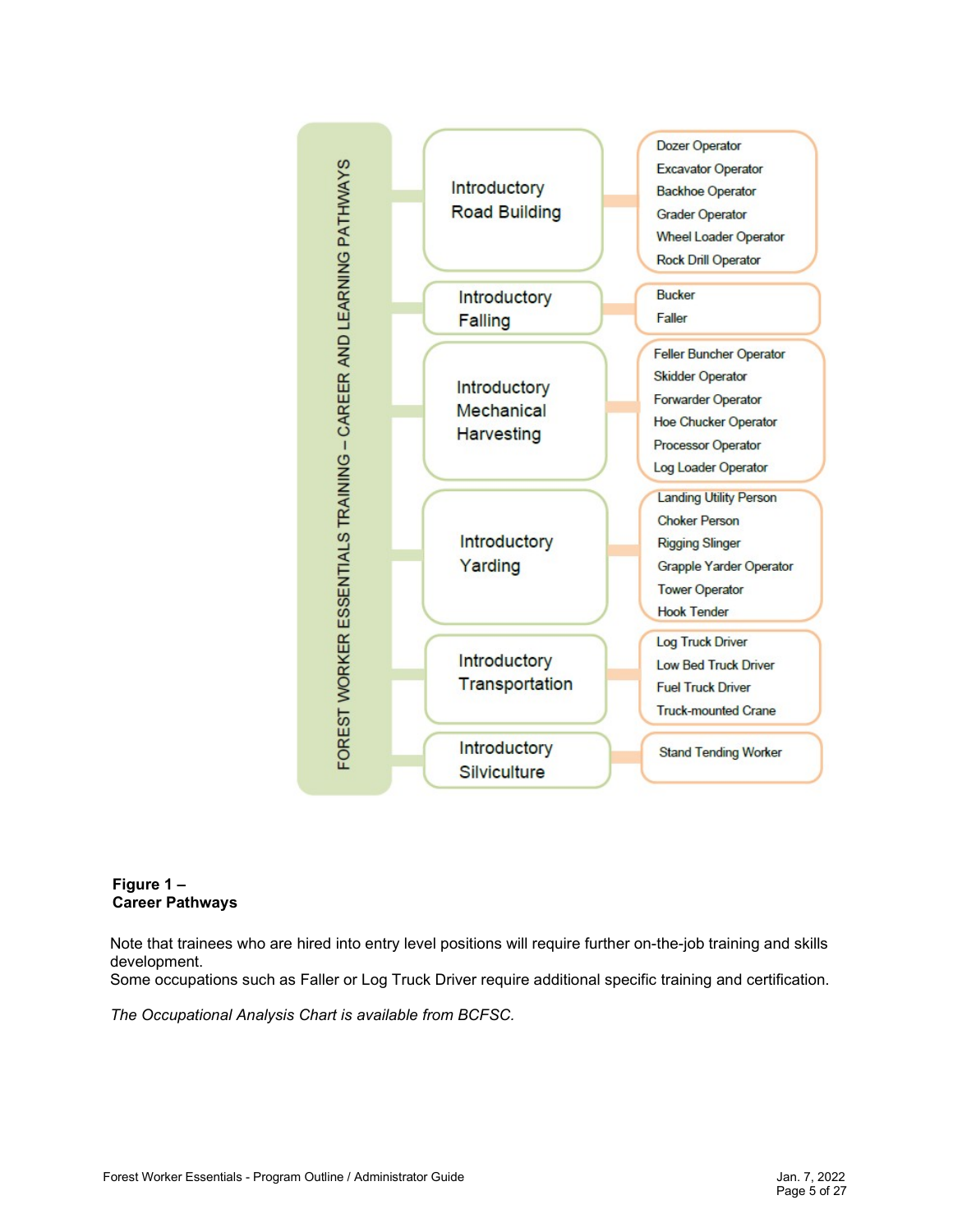### **Training Provider Deliverables**

- Minimum 6 weeks of program content materials.
- Program Standards are in place prior to delivery.
- Industry is involved in:
	- $\circ$  program design via either an advisory group or one-on-one conversation with the Training Provider program manager-administrator.
	- o delivery via in-class guest speaker role or via collaboration on field trips.
	- $\circ$  participant selection during the intake interview or through participant referral.
- There is provision in the budget for instructor/administrator preparation time and training.
- Qualified instructor(s) hired to deliver minimum 6 weeks of content see Instructor Requirements in Section 3.
- The instructor is qualified or certified to be able to deliver all the units and understands if he/she is unable to deliver content due to lack of experience, he/she will work with the Training Provider to bring in subject matter experts to cover the gap.
- Participants have been selected with input from industry.
- Program delivery monitoring plan in place and tracked.
- On successful completion of the program, a student will receive a Certificate of Completion from their Training Provider, and other certifications and documents for successfully completed training, such as First Aid, S100, and completion of BCFSC Online Training.

Questions, or suggested changes to this outline should be directed to the Manager, Training and Standards at BC Forest Safety. Phone: (250) 741-1060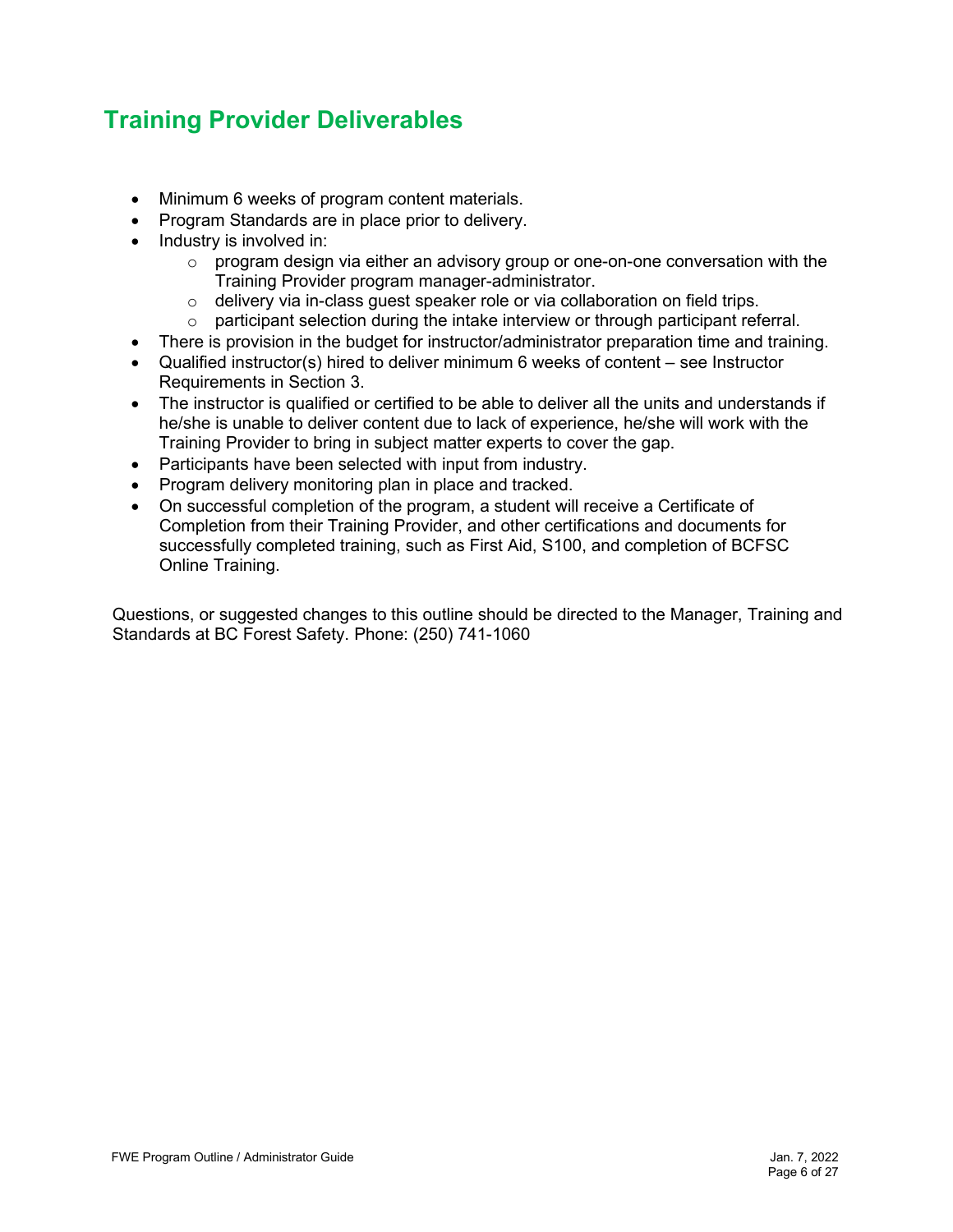### <span id="page-6-0"></span>**Recommended FWE Training Program Planning Cycle**

A suggested planning timeframe for the FWE training program is shown below:

|                                                                                                                                     | Months prior to Program Start |   |   |   |                |   |
|-------------------------------------------------------------------------------------------------------------------------------------|-------------------------------|---|---|---|----------------|---|
| Activity                                                                                                                            | 6                             | 5 | 4 | 3 | $\overline{2}$ | 1 |
| <b>Canvas Local Industry</b>                                                                                                        |                               |   |   |   |                |   |
| Training Provider Orientation &<br>Application to be an Approved<br><b>Training Provider</b>                                        |                               |   |   |   |                |   |
| <b>Instructor Recruitment</b>                                                                                                       |                               |   |   |   |                |   |
| <b>Choose Start Date!</b>                                                                                                           |                               |   |   |   |                |   |
| Marketing                                                                                                                           |                               |   |   |   |                |   |
| Scheduling                                                                                                                          |                               |   |   |   |                |   |
| <b>Student Recruitment</b>                                                                                                          |                               |   |   |   |                |   |
| Instructor BCFSC online training<br>- Instructor's Overiew &<br>Reference Guide Course and<br><b>Trainer Knowledge Units Course</b> |                               |   |   |   |                |   |
| Instructor Preparation time -<br>arrange site visits, speakers,<br>resource people, etc.                                            |                               |   |   |   |                |   |
| Participant acceptance, pre-<br>registration                                                                                        |                               |   |   |   |                |   |
| <b>Complete Session Worksheet</b>                                                                                                   |                               |   |   |   |                |   |
| Arrange/book VIU Training<br>Simulators if delivering 7 week<br>program                                                             |                               |   |   |   |                |   |

#### Canvas Local Industry

- Is there local Interest? Does local industry need people in entry level roles? What is the best timing locally? Are there special requirements of the area? What is the outlook of employment for students? Would they be guest speakers and or site visits? Will they hire program graduates?
- Ask for recommendations for instructors
- Will they help interview prospective instructors?
- Share PowerPoint with prospective industry, employers and community partners.
- Hold Industry and other Partners/Stakeholders meeting with BCFSC if needed.

#### Training Provider Orientation & Application to be an Approved Training Provider

- Meet with BCFSC for a program orientation. Set aside time to review the program requirements.
- Determine if additional content is desired for the region e.g. specific occupational content that may be needed in addition to the FWE program such as simulators, or more job skills that may require additional funding.
- Secure funding.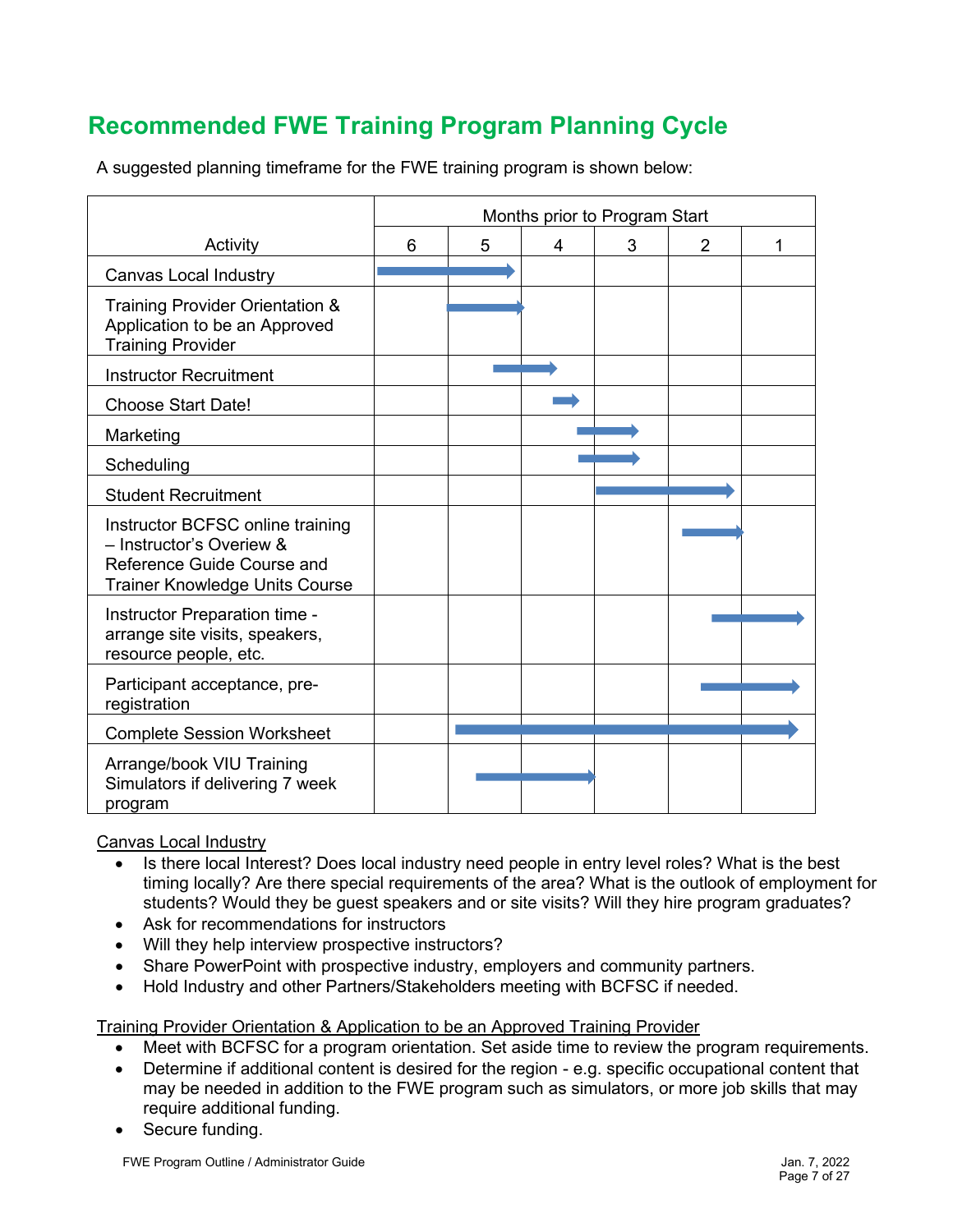• Apply to become an approved Training Provider and enter into a Service Agreement with BCFSC.

Instructor Recruitment – The BCFSC and previous Training Providers that have delivered the program recommend:

- Determine instructor needs one instructor, or many? External instructors may be required for courses like First Aid, S-100, and Chainsaw (refer to Instructor Requirements for Forestry and Chainsaw Trainers following)
- Job Posting: best source of FWE Instructors are Training Providers that have delivered the material before, BCFSC, or Industry contacts.
- Previous Training Providers that have delivered the program recommend the following pre-start administrative considerations for your instructor(s):
	- o Recruit a qualified Instructor (see requirements in Section 3).
		- Interviews use standardized questions and scoring criteria to document Instructor candidate responses.
	- o Start Instructor Folder for HR forms.
	- $\circ$  Send job offer, Instructor manual, FWE instructor guide, tax forms, on-boarding documents.
	- $\circ$  Set up budget codes with Finance.

#### Choose Start Date!

- Monitor funding approval timeframes, student interest and industry conditions to ensure that timing remains suitable.
- Be prepared to shift dates.
- Inform BCFSC of your start date and if your dates change.

#### Marketing

Previous Training Institutions that have delivered the program recommend the following marketing efforts:

- WorkBC, High Schools, community groups, BC First Nations Forestry Council, local First Nations communities, industry associations, local employers.
- Posters in community locations (library, grocery stores, Community Futures, coffee shops, laundromats, etc.).
- Hold local info-session invite industry partners, education and employment service providers.
- Share course outline; recommend creating PowerPoint for more in-depth information for prospective candidates (similar to Stakeholder ppt).
- Radio advertising.

#### **Scheduling**

- Book instructor accommodation if needed.
- Book classrooms and other facilities, equipment (computers, etc.).
- Book extra instructors orientation, OFA 1, TE, WHMIS, S100, Chainsaw, others?
- Create online registration.
- Create revised schedule if needed.
- Consider vehicle arrangements and book if appropriate.

#### Student Recruitment

- Hold local info-session invite industry partners.
- Ask industry contacts for recommendations.
- The Training Provider, and/or the Instructor and Employer representatives will conduct applicant interviews and make final determination of participants to be admitted to the program.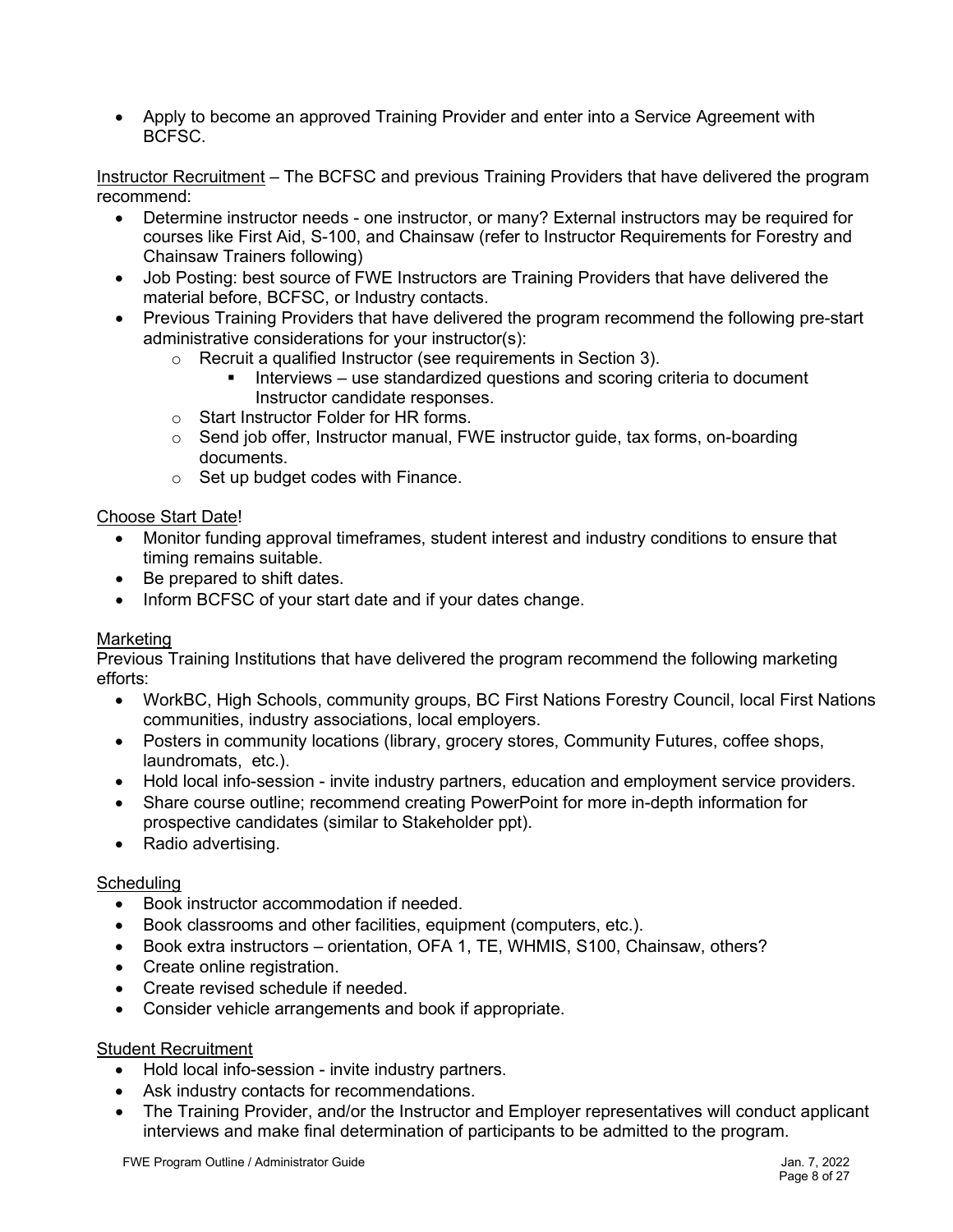- Allow time for individual meet and greets 30 minutes to 1 hour per person Interviews arrange industry partners first then offer interview spots to prospective candidates. Share expectations of the program. Allow at least 1 hour per candidate.
- Administer candidate selection assessments.
	- o Allow time for completion of assessments prior to acceptance allow 2 hours 45 minutes for assessments - 20 minutes for review of each. Low scores on assessments provide an indication of supports that may be required for the applicant.
	- o Based primarily on the results of the interviews, send acceptance letters as candidates successfully complete assessments.
- \*\* All acceptances should be sent at least 3 to 6 weeks before start date allow time to replace last minute drop-outs.
- Have candidates officially register in program, including FIPPA documentation to access the BCFSC online system.
- Ask candidates for PPE sizes to order PPE.
- Source other equipment and supplies.
- Send student names and email addresses to BCFSC for online access a minimum of one week prior to the desired BCFSC online access date.

#### Instructor BCFSC Online Training & Preparation Time

- Instructor orientation and training to be completed using the BCFSC online Instructor's Overview and Reference Guide online course and Trainer Knowledge Units.
- Instructor needs time to review materials before and after Instructor training.
- Instructor time arrange site visits, quest speakers, presenters, etc. Instructors should be given adequate time to find appropriate field sites to enrich the classroom materials. For example, learning to identify regional tree species is much richer and more effective if students are in the forest practicing tree identification and getting feedback from their instructor.

#### Session Worksheet

- To ensure that appropriate planning that will support a high quality learning experience and retain the integrity of the program, BCFSC requires a FWE session worksheet to be completed prior to delivery
- BCFSC will work with the Training Provider to complete the details required on the FWE Session Worksheet over a series of short check in meetings, starting after the Service Agreement is signed. The overall time required to complete the Session Worksheet will vary with Training Provider experience. The Training Provider should aim to have a draft version completed approximately one month prior to delivery. The final version must be submitted to BCFSC no later than one week prior to delivery.

#### Arrange/book VIU Training Simulators

Decide if the optional VIU Training Simulators will be used as part of your program.

Pre-arrange booking and rental 2 or 3 months in advance if offering a 7 week Forest Worker Essentials training program that includes 1 week of either or both of Vancouver Island University's (VIU) 2 heavy equipment training simulator trailers. There is moderate demand for the trailers, so advance booking is advised. The trailers are available for rent and can be transported to training sites throughout the province. It may be possible to extend the training for a more intensive skills development program, and/or arrange for training delivery in other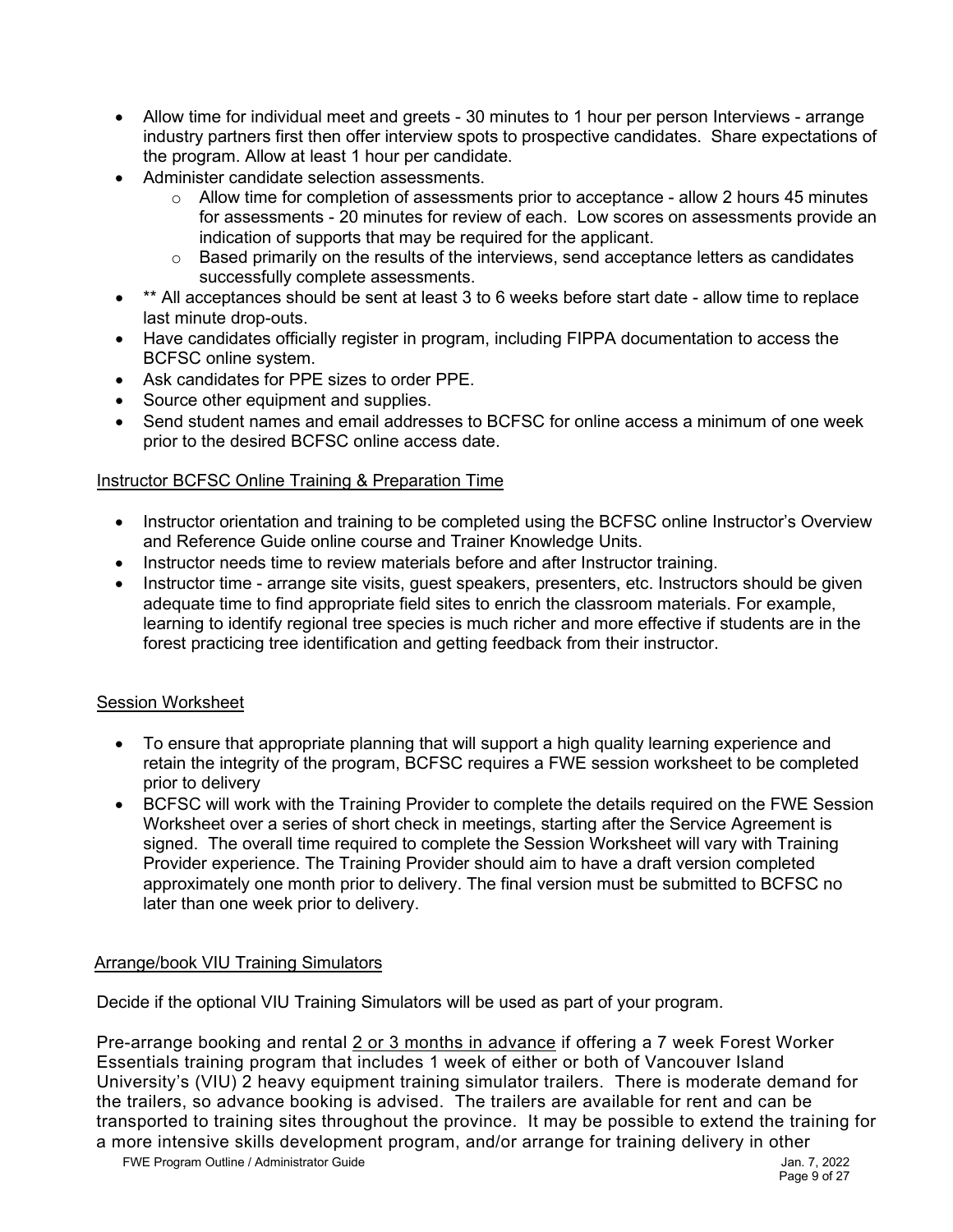communities or through other Training Providers in your region.

The trailer rental includes instructor salary and simulator rental operating costs (tractor and trailer), and travel costs for the instructor and tractor-trailer transportation. Based on August 2021 rates, a 1 week trip (5 days training plus 2 days travel) to Vernon [~1,000 kms], costs would be in the order of \$10,000.

Each trailer houses 4 training simulators which can be configured to house any of the 8 simulators dependent on types of equipment used in your region. The heavy equipment training simulator trailers include:

- 1. Forestry Simulator Trailer
	- a. Komatsu Dangle Head Processor Cuts down single trees, removes the limbs and cuts the log to specific lengths.
	- b. CAT Feller Buncher Cuts down multiple trees at one time.
	- c. CAT Heel Boom Log Loader Equipped with a grapple to load and unload logging trucks.
	- d. ORYX Excavator Digs trenches, loads trucks, etc.
- 2. Construction Simulator Trailer
	- a. Volvo Excavator Digs trenches, loads trucks, etc.
	- b. Volvo Articulated Rock Truck / Front End Loader This simulator can be either machine depending on which attachments are on it at the time. The Rock truck is intended to be an off highway 6 wheel drive, dump truck. The Loader is designed to load various types of trucks and work in gravel pits.
	- c. CAT Dozer Track machine, pushes large amounts of dirt and has a ripper to rip through hard ground.
	- d. CAT Grader Grades the final surface of earth works. Also equipped with a ripper.

Typically, training site requirements should consider:

- time for preparations, configuration of simulators, and set-up.
- 30 amp RV electrical plug-in or power off self contained generator.
- storage and security in a secure compound if available.
- 120 V power supply for winter heaters or summer air conditioning.
- 4 students can train at a time schedule students so that those not running 1 of the 4 training simulators have project work to complete online BCFSC Learning Resource modules or complete other project work.

Contact Lauren Wapple at VIU to determine trailer availability and further information:

Chair, Heavy Equipment Operator, Simulators and Forest Initiatives - Trades and Applied **Technology** 

[Lauren.Wapple@viu.ca](mailto:Lauren.Wapple@viu.ca) 900 Fifth Street Nanaimo, BC V9R 5S5 Canada Ph: 250-740-6522 Cell: 250-619-0451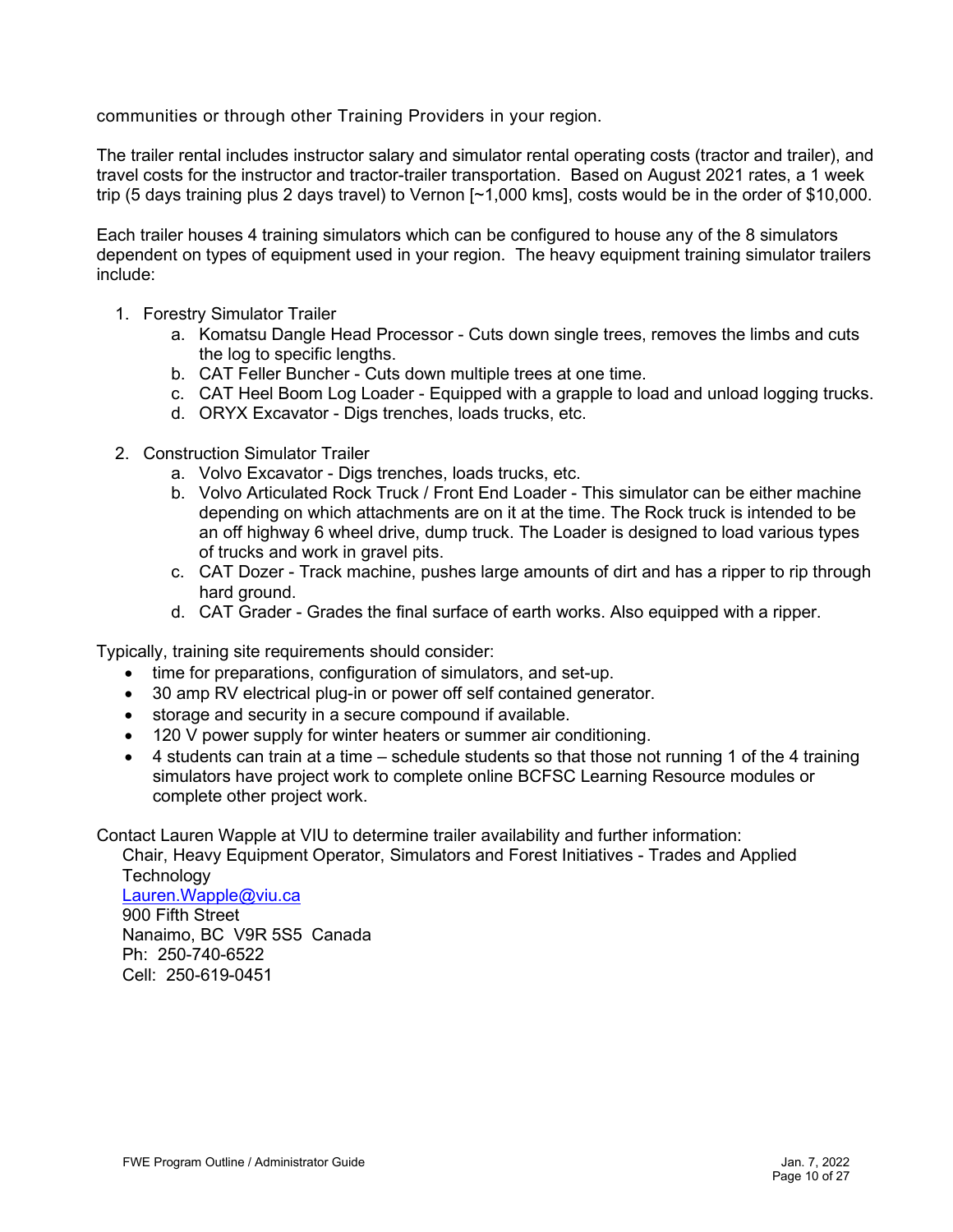### <span id="page-10-1"></span><span id="page-10-0"></span>**Program Format**

The Forest Worker Essentials (FWE) includes a minimum 6 (or optional 7) weeks entry level training program. It introduces the scope of forest industry sectors and associated occupational opportunities, along with safety certifications and workplace essential skills.

The emphasis of the 6 (or 7) weeks program is on harvesting operations (mechanical and/or cable yarding) and resource road building as appropriate to the locality in which the training is being delivered. Additionally, the FWE training program provides an overview introduction to other related forest industry sectors and career pathways.

Building on the 6 (or 7) weeks core FWE program, Training Providers and / or employers can bundle additional courses (e.g. In-person Resource Road Driving, ATV Safety and Operation, etc.) and / or explore additional forestry occupational courses available from BC Forest Safety Council in greater depth in combined longer programs in either General Occupational or Employer-specific Workplace streams. BC Forest Safety Council has additional learning resources to support extended programs which expand the knowledge base, combined with workplace orientation and work experience in various occupations and worksites.

There is some flexibility to re-arrange the schedule of topics depending on field trip and / or subject matter expert availability, weather conditions, etc. The order of lesson plan topics in week 1 and week 2 of the schedule should be maintained to provide progressive orientation to the industry and foundational prerequisites for subsequent topics. Such timing will also facilitate acquisition of Personal Protective Equipment (PPE) which is a requirement for any and all field trips.

The scope of the FWE program includes:

- Delivery via a combination of in-class, field trips, subject matter experts, guest speakers, simulators, class presentations, and field presentations.
- Minimum 6 weeks (30 days) of training delivery in the core FWE program.
- Optional 1 week for Forestry and/or Construction equipment simulator hands-on orientation and training [as part of a 7 week program].
- 15 days industry and sector orientation, concepts, and applied knowledge through online LMS and trainer-led class sessions.
- 14 days of field sites / hands-on / practical sessions, 1 day guest speakers / panel presentations (or alternate field site[s]).

The FWE Lesson Plans include reference to the knowledge and/or skills that a participant must demonstrate as outlined in the respective Units of Competence for each module. The Assessment criteria provide a focus for key teaching and learning points for each module topic.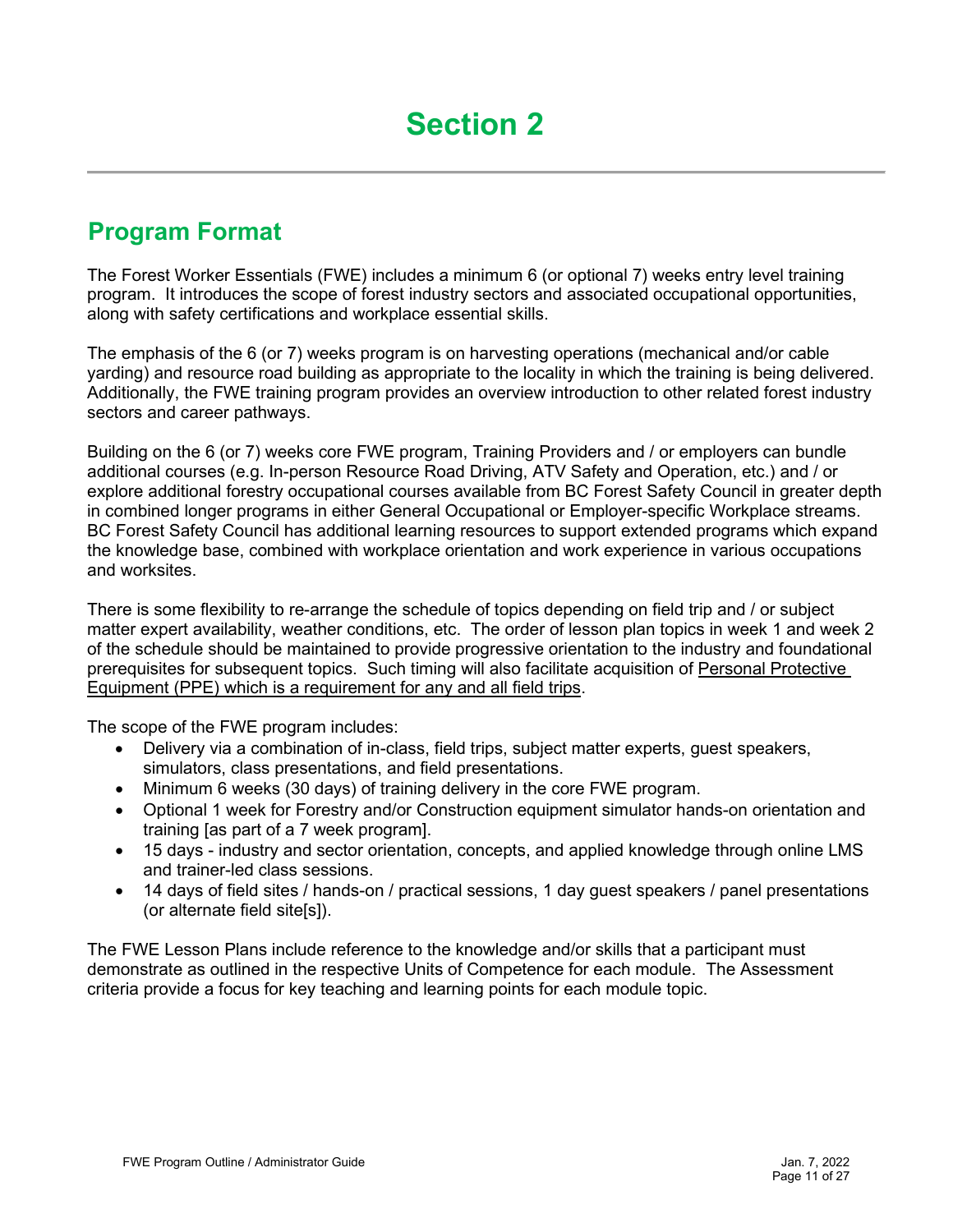### <span id="page-11-0"></span>**Recommended Program Administration**

Training Providers should plan and coordinate administrative considerations and activities related to:

- 6 (to 7) weeks Trainer(s) contract(s) for training delivery. Multiple qualified trainers may be required for specific course delivery of all elements of the program.
- 1 week Trainer contract to facilitate participant recruitment, interviewing, and selection.
- 2 weeks program preparation by someone knowledgeable of the Industry and Program (either Trainer and/or Training Provider Program Manager - Administrator) to arrange and coordinate:
	- $\circ$  Industry involvement in program promotions, participant interviewing and selection (as possible).
		- Program design.
		- **Program promotions.**
		- **Participant recruitment / referral, interviewing and selection.**
		- **Hosting field site visits, safety briefing and site orientation.**
		- Class presentations, employer panels, in-field presentations.
	- o Industry field trip sites.
	- o Subject Matter Experts and / or in-field presentations.
	- o Forestry and/or Construction equipment training simulators.
- Daily course / topic evaluation by participants and trainer.
- Weekly review of topics covered, participant coaching and journals.
- Program / curriculum review sessions as may scheduled.
- Ongoing participant tracking on progress and follow up, as may be required,
- Referral to appropriate personal or educational supports to overcome possible barriers to participant success.

Training Providers should coordinate with their Instructors regarding:

- The composition of the Training Provider Instructor Employer candidate interview panel.
- Maintaining candidate recruitment records and wait list.
- Admission requirements participants must successfully complete a screening process which includes:
	- $\circ$  basic assessment of reading comprehension, combined reasoning, math, along with a personal profile; and
	- $\circ$  an interview with a Training Provider representative, and/or instructor, and employer representative(s).
- General computer support.
- Relevant policies and procedures are understood, documented and communicated to participants such as:
	- o Specific Health and Safety;
	- o Attendance;
	- o Internet, mobile devices cellphone use;
	- o Student transportation;
	- o And other relevant policies and procedures.
- It is encouraged that participants sign an agreement giving permission to be photographed for promotional and publicity purposes.
- Program Assessment will be based on:
	- o completion of BCFSC Learning Centre online courses.
	- $\circ$  completion of and participation in all program activities.
	- o attendance/participation in accordance with Training Provider policy.
- Training Providers will complete a coaching plan indicating what training participants received and recommended areas to continue working on. Participants that meet all requirements will be issued a certificate of completion by the Training Provider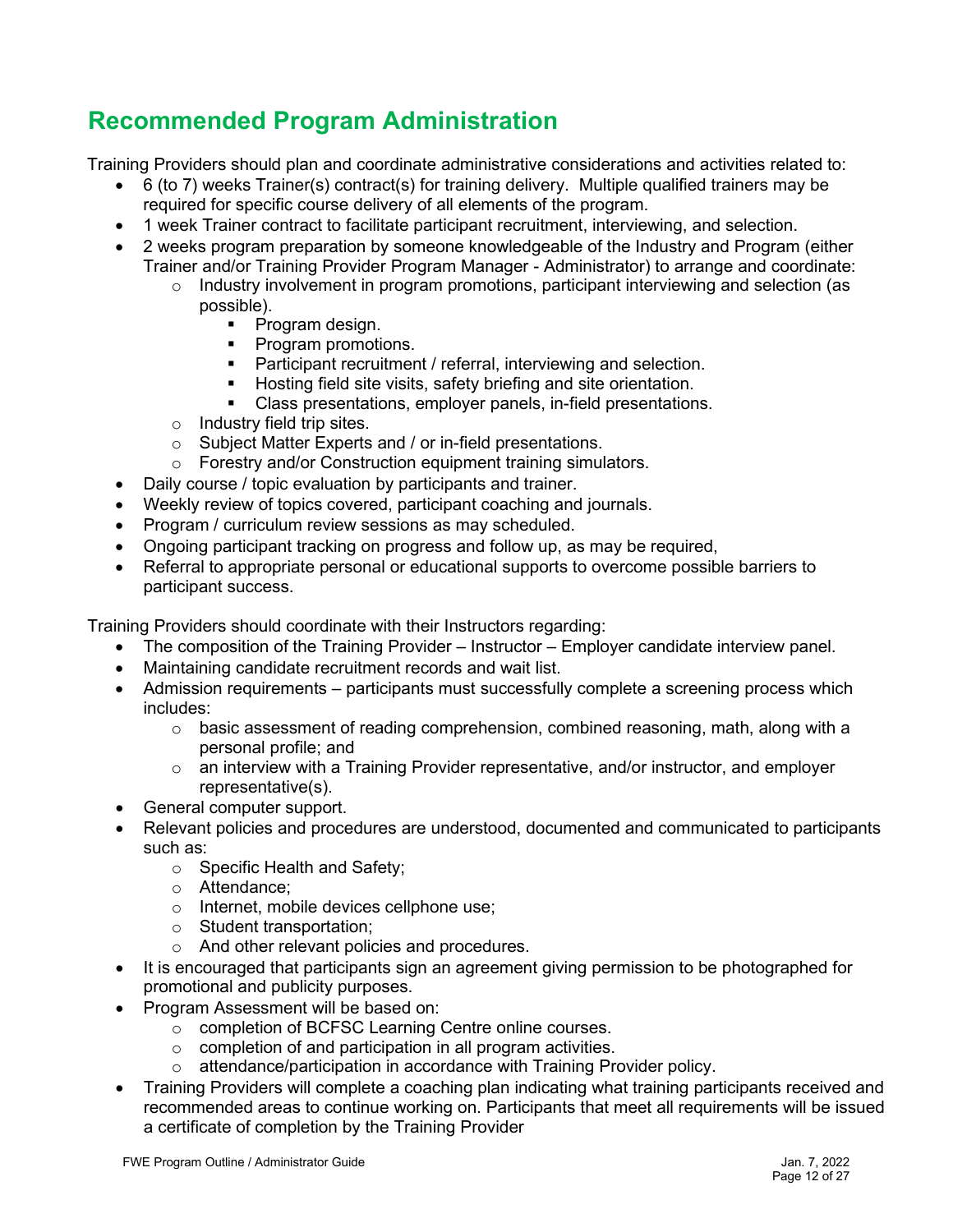- Instructor flexibility the lesson plans and schedule are a quide only. Instructors have the flexibility to deliver the lessons as best fits in their geographic region and available resources:
	- o E.g. S-100 scheduled during non-freezing conditions or in-door training facility.
	- $\circ$  E.g. No yarding site to visit, use online and classroom materials only.
	- $\circ$  E.g. No shop available, use equipment dealer or heavy duty mechanic shop, or truck.
	- $\circ$  E.g. Guest speakers are only available at a certain time.
- It is up to the Training Provider and instructor to ensure all units of the Lesson Plans are covered.
- Instructors may need to work with their Training Provider to obtain appropriate supports to help students improve their levels identified in B1 – Essential Skills, or to overcome other barriers that may interfere with student participation and success in the training program.
- Establishing a regular check in process between the Training Administrator and instructor to identify any student issues or supports required.

Training materials and resources are organized in a format based on the sequence of courses documented in **Recommended Learning Plans Schedule (available in the Instructor Guide).**

### <span id="page-12-0"></span>**Recommended Course Delivery Administration**

- The trainer will provide regular safety meetings, in class as hazards change, and in field sites (tours, outside activities, etc.) – see next section.
- The trainer will check and confirm participants' readiness for work daily.
- In the afternoon of Week 1 Day 1, the Training Provider Program Manager-Administrator and the instructor will facilitate a discussion and flipchart notes in a learning contract (per Learning Resource Unit 1008-1.1) about expectations and obligations for the program including:
	- o safety, muster points, and PPE,
	- o washrooms and facility layout,
	- $\circ$  comfort stand and move around if sitting gets uncomfortable,
	- o confidentiality,
	- o cellphones (emergencies only, breaks, lunch),
	- o internet use for course purposes only, no general surfing,
	- o smoking, vaping, drugs,
	- $\circ$  professionalism, respectful workplace (re: bullying and harassment),
	- o training schedule, breaks,
	- $\circ$  attendance and punctuality,
	- $\circ$  active participation in class and field trip activities,
	- o online course work before or after class and/or field trips,
	- $\circ$  being prepared and fit for work each day,
	- o field visit safety and behaviour commitment,
	- $\circ$  learner performance and assessment (participation, online quizzes and competency conversations),
	- $\circ$  weekly participant journal highlighting top learnings from the past week, ideas to follow-up on for action,
	- o regular learner and instructor evaluations of each day's topics,
	- o and how to get the most out of learning.
- Post the Learning Contract on a wall and display / refer to throughout the program.
- FWE Program Outline / Administrator Guide Jan. 7, 2022 • Advance preparation and review are suggested for W2D4 Forestry Legislation and Regulations to ensure that the trainer is well prepared to reference and discuss relevant Divisions-Sections of the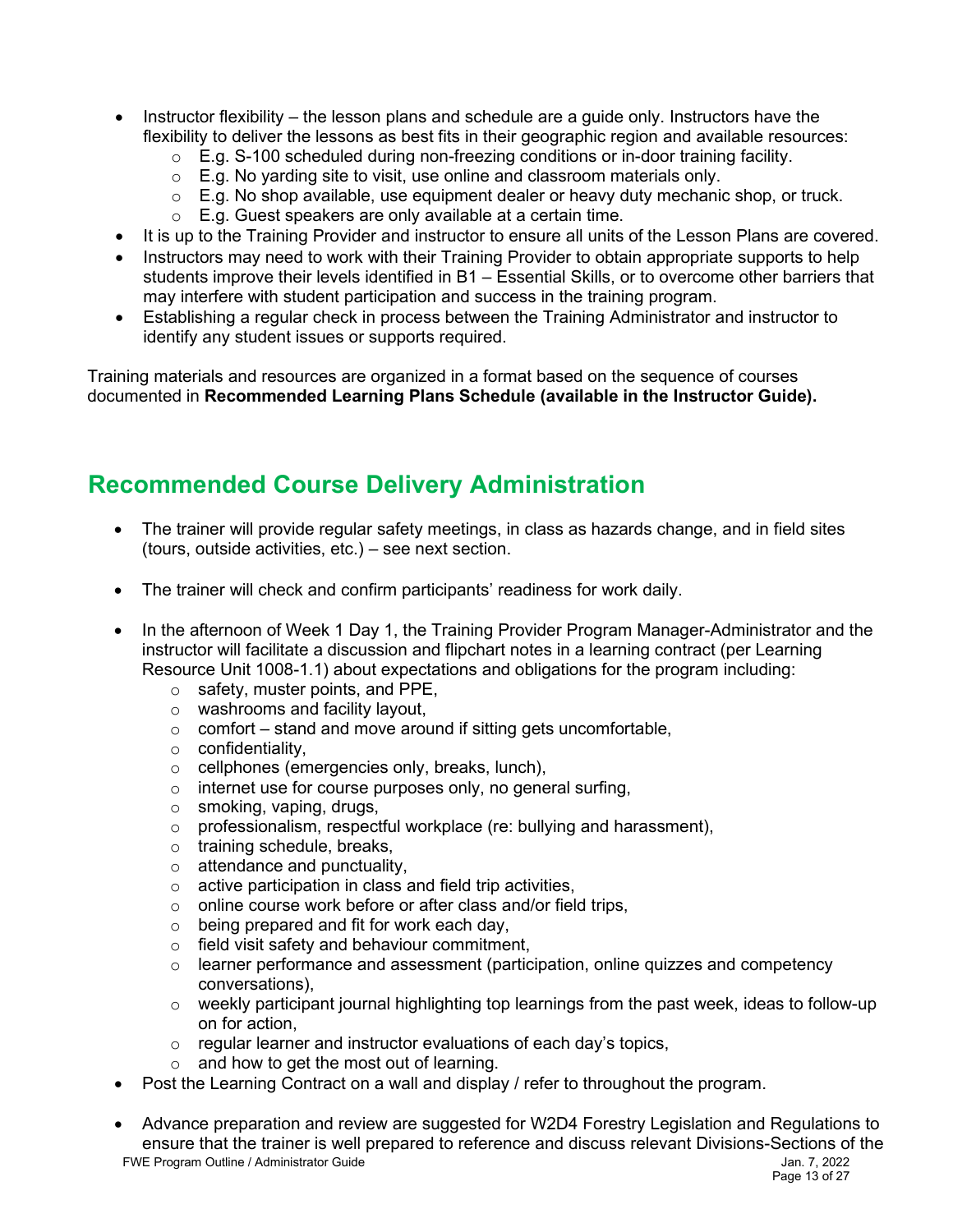Workers Compensation Act and Parts-Sections of the Occupational Health and Safety Regulation. There may be an opportunity to involve WorkSafeBC staff (in-person, video conference) in presenting the morning module covering the Act and Regulation.

- The Learning Resource manual for the Stand Tending module does not include diagrams / photos of tree planting equipment. Provide equipment examples if available. There is a Replant.ca video included in the lesson plan for W5D3.
- Guest speakers can and should be used for lessons where the Instructor requires support or lacks expertise in the topic – such as Week 2 Day 1 (afternoon) Cultural Considerations for forestry operations when working with First Nations communities (Learning Resource 1002-4.5).
- Workstations for each student and internet connections to access and follow trainer presentations, and complete BCFSC online Learning Resources quizzes.
- Many of the YouTube videos have advertising 'leaders' at the start. Before the start of class, instructors should launch the videos they intend to view for the day – run the video to the start point past the ad(s) and pause at the footage where the content you want to view begins. Keep the video window open until it is time to play it for the class.
- As part of the program completion / graduation requirements, participants need to work through and complete all of the online Learning Resource manuals covered in the Forest Worker Essentials training program.
- Participants will have an opportunity to go back and review materials and/or do further research on topics that they missed or would like to investigate further before and after class as arranged with the Training Provider. Other time will be made available as may need to be arranged or can be completed on their own time at home.
- During the latter part of Friday afternoons, participants will complete their Reflective Journals and meet with the instructor to discuss their progress and identify areas for follow-up and coaching.
- The instructor should have a camera available to take photographs of participant activities in the classroom and on field trips (with the students' and field site host's permission).
- The instructor and participants will complete a daily evaluation of the course(s) each day. A standardized evaluation form will be provided for anonymous completion by participants, which will be handed in to the instructor who will provide completed evaluations to their Training Provider's representative for tallying and summarizing participant comments and feedback.
- Ongoing communication between Training Provider administrator and the Instructor to assist in preparing a final program report that will be submitted to BCFSC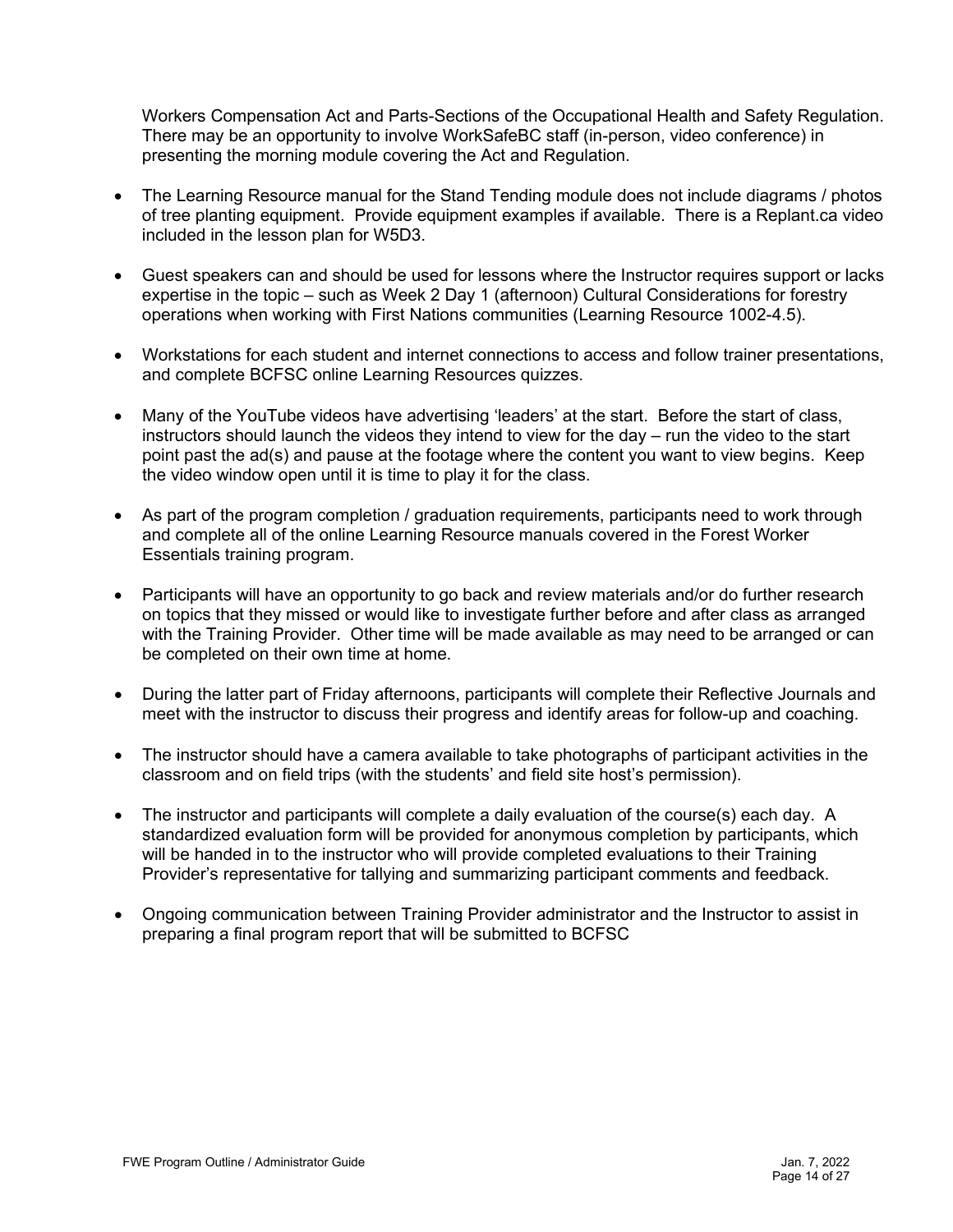### <span id="page-14-0"></span>**Field Sites – Outdoor Locations, Guest Speakers - Presenters**

#### **Pre-planning for Field Sites / Outdoor Locations**

The Forest Worker Essentials program has flexibility for a number of experiential learning opportunities for participants in various forest sector operations, and associated industries and businesses. Advanced planning and scheduling will be necessary to coordinate and confirm the numerous opportunities for Field Sites and/or Guest Speakers – Presenters. The Training Provider Program Manager-Administrator and/or the Instructor will need to coordinate with prospective field site hosts to ensure that:

- A documented hazard assessment and risk analysis for each site / location has been completed.
- All appropriate hazard controls must be in place, and communicated to participants and signed off by participants at the field site orientation and pre-work meeting.
- Arrangements are made if a field site host requires a Waiver of Liability in place and/or that a proof of visitor insurance and liability coverage is in place.
- Ensure that participants have appropriate PPE, clothing and gear for the weather, as required.
- Arrange appropriate transportation to and from field trip sites van, bus, etc.
- When participants are at field sites / outdoor locations in a supervised observer capacity only, the **first aid requirements for minimum levels of first aid for the workplace will not be affected per OHSR Part 3, Schedule 3-A**.
- As necessary, arrange for appropriate levels of first aid depending on the location and work risk assessment according to requirements of the OHS Regulation for a particular Field Site, and which support the Learning Objectives of the unit.
- Scheduling of the 2 days for the S100 Fire Fighting course in winter months will need to accommodate the practical field exercises (pump operation, handling hoses, etc.).

Several days in advance and on the day before a planned field trip –

- Advise participants that they will need to bring:
	- o all the required Personal Protective Equipment,
	- $\circ$  appropriate clothing,
	- $\circ$  food and refreshments for the day.
	- $\circ$  and any other equipment, materials and supplies that may be required for the event.
- Indicate that if anyone does NOT have the required PPE, the participant(s) will not be permitted on the field trip, and will be assigned self-study materials to complete in class.

At the beginning of a planned field trip, before leaving home base, ensure that:

- Participants have:
	- o all the required Personal Protective Equipment,
	- $\circ$  appropriate clothing,
	- o food and refreshments,
	- $\circ$  and any other equipment, materials and supplies that may be required for the event.
- NOTE if anyone does NOT have the required PPE and substitute PPE cannot be made available / provided, the participant(s) will not be permitted on the field trip. Assign some online study and review of associated modules from the BCFSC LMS and have the person(s) prepare a short presentation to present to the group for the next day in-class.
- An overview of the field trip is provided including:
	- $\circ$  travel arrangements times, rendezvous points, any special travel considerations (road conditions, radio use, weather, access challenges, etc.)
	- $\circ$  key features to expect when on-site general safety precautions, key operational aspects to be aware of and to make note of, etc.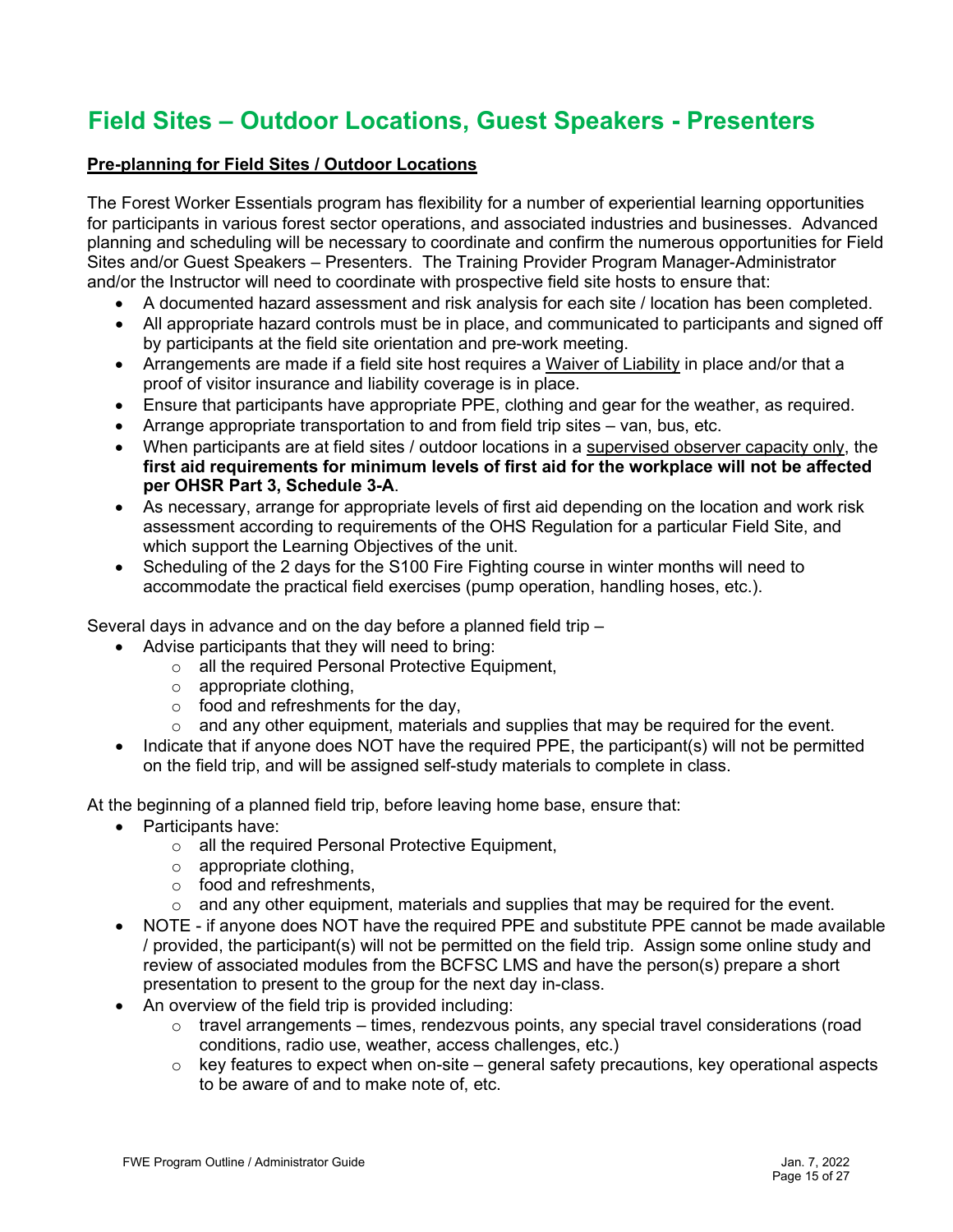Once at the field trip site:

- Introduce class members to site personnel as appropriate.
- Have the host provide an overview of the site (Logging Plan, Floor Plan and layout, etc.) and broadly describe phases of operations underway and planned/upcoming.
- Describe and discuss the Field Site Hazard Assessment and Safety Plan the trainer and all participants are to sign off that they understand and will follow safety measures while visiting / moving about the site.
- Observe and discuss site activities relate to topics covered in class sessions, ask questions of the participants to check their knowledge and understanding of operations and related safety measures.
- Towards the end of the field trip, summarize and debrief any questions that participants may have.
- It is recommended to thank the host and staff. Have the Training Provider send a letter / email of thanks for the visit, and acknowledge the host's contribution in any public press / media releases.

For delivery of the field site visits to logging operations in W4D4 (Mechanized Harvesting) and W5D2 (Yarding Harvesting), the trainer should pre-arrange to secure copies of relevant logging and site plans in advance with the field trip site host, so they can be referred to in class prior to visiting the logging site.

#### **Pre-planning for On-site Work Experience / Hands-on Training**

- Work placements and on-the-job training may affect the **first aid requirements for the workplace per OHSR Part 3, Schedule 3-A Minimum Levels of First Aid** with respect to the levels of first aid required in terms of supplies, equipment and facility, level of first aid certificate for attendant(s), and transportation requirements. Sites may require more than minimum levels.
- First aid requirements should be determined well in advance and adjustments made to be in compliance with the requirements of **OHSR Part 3, Schedule 3-A.**
- In certain cases, WorkSafeBC can pre-approve a variance regarding the levels of First Aid service required and the number of workers allowed on-site. A variance may be granted through an order under the authority of the [Workers Compensation Act](https://www.worksafebc.com/en/law-policy/occupational-health-safety/searchable-ohs-regulation/workers-compensation-act/part-2-occupational-health-and-safety#SectionNumber:Part2Division9) (Part 2, Division 9). The order would include special terms and conditions that you must comply with to maintain the variance. Complete a [Request for Variance to the OHS Regulation cover sheet](https://www.worksafebc.com/resources/health-safety/forms/request-variance-ohs-regulation-cover-sheet?lang=en) (click link to view).
- More information about variances is available at the WSBC website: [https://www.worksafebc.com/en/health-safety/create-manage/managing-risk/controlling](https://www.worksafebc.com/en/health-safety/create-manage/managing-risk/controlling-risks/variances-ohs-regulation)[risks/variances-ohs-regulation](https://www.worksafebc.com/en/health-safety/create-manage/managing-risk/controlling-risks/variances-ohs-regulation)
- Discuss with WorkSafeBC in advance, the specific requirements for particular sites. Contact WorkSafeBC OHS Practice and Engineering Support PO Box 5350, Stn Terminal, Vancouver, BC V6B 5L5 Phone: 604.231.8644 Toll-free: 1.888.621.7233, local 8644 Email: [varohs@worksafebc.com](mailto:varohs@worksafebc.com)
- Advise possible field sites of the nature and extent of such variances for their business or industry sector, and work with them and WSBC to comply with all requirements of the Act and Regulation.

#### **Pre-planning for Guest Speakers / Presenters / Visitors**

The Training Provider program manager-administrator and/or the instructor will need to coordinate with prospective guests, presenters or visitors to ensure that:

- Confirm and coordinate presentation delivery (in-person or virtual online or teleconference, etc.) format, date and timing – preferably in writing.
- As required, provide location (parking, entrances, room number) information in advance for class visitors.
- Confirm and coordinate requirements for pre-printing documents and handouts, audio-visual, internet access, etc.
- FWE Program Outline / Administrator Guide Jan. 7, 2022 • When the visitor arrives, make introductions to the class and then take a few minutes to provide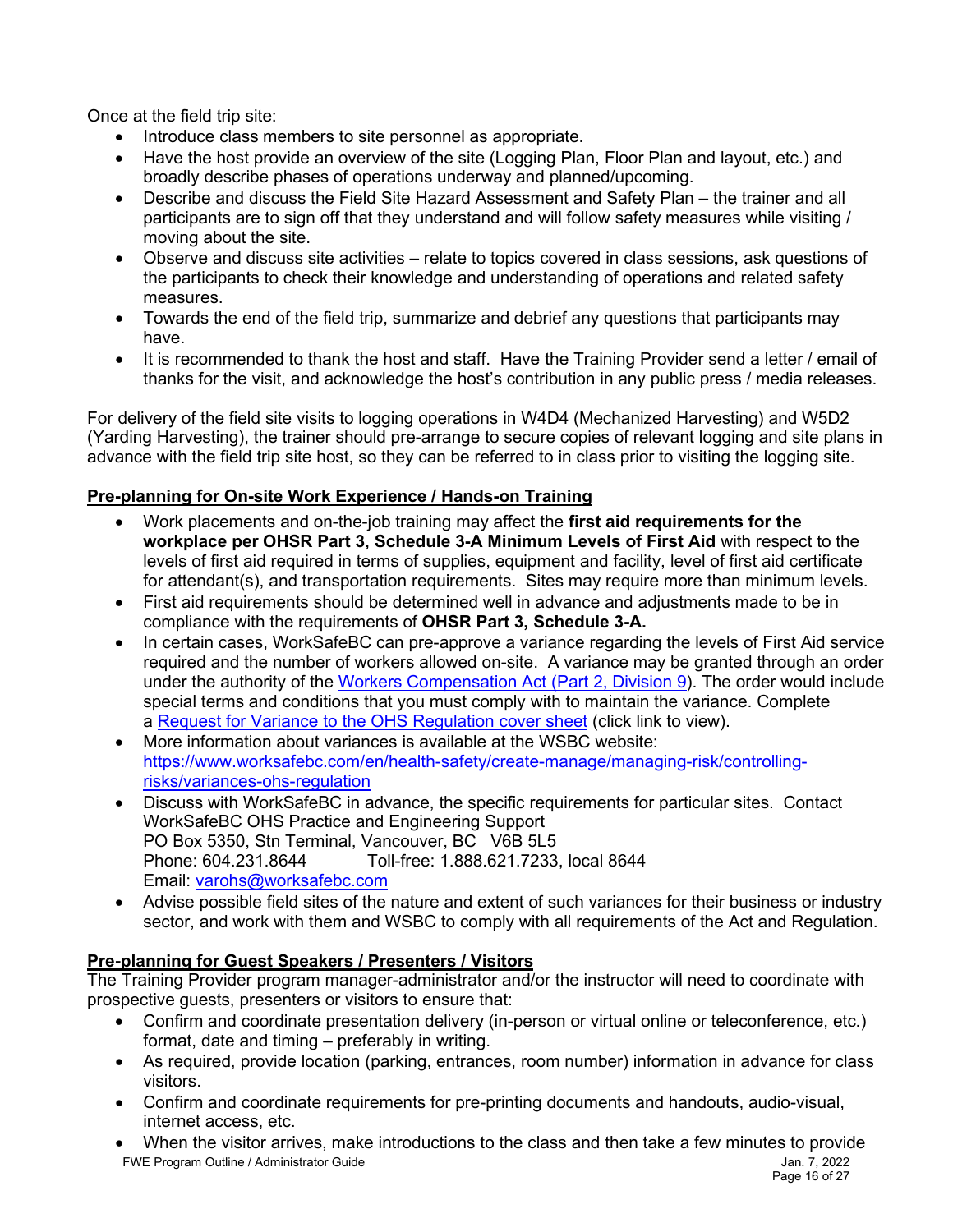'high level orientation' to the class site safety including:

- $\circ$  emergency exits the Trainer will be the visitor's contact during the visit, and will provide direction and escort the visitor in the event of an incident.
- $\circ$  particular site hazards:<br>slip trip fall
	- $slip trip fall$ 
		- electrical (cords on floor, etc.), mechanical, etc.
	- outdoor features such as obstructions, overhead wires, etc.

#### $\circ$  and any other general safety considerations specific to the class or presentation site.

#### **Suggested Field Sites – Outdoor Locations, Guest Speakers - Presenters**

For field site and other external locations:

- Participants will be under the direct supervision of the instructor and/or site host at all times.
- All participants (and the instructor) will wear full industry-standard PPE as supplied to them at time of their registration and acceptance into the training program.
- All participants and the instructor will be provided with a site safety and operations orientation when they arrive on-site – which they all will sign-off on.
- Unless otherwise arranged, **all participants will be in an observer role only** and will not take part in any on-site operations or work activities. They may move around to various stages of operations on the worksite, but again under the direction and supervision of the instructor and/or site host as appropriate.

#### **Harvesting and Logging**

- 1. Block planning and layout
- 2. Mechanized harvesting operation (**Required**)
- 3. Yarding harvesting operations
- 4. Log yard
- 5. Dry land sorting operation
- 6. Water-based sorting and transportation
- 7. Log grading operation
- 8. Salvage and waste management
- 9. Block de-activation
- 10. Firewood operation
- 11. Selective logging operation
- 12. Community Forest operations
- 13. Culturally significant sites
- 14. Environmentally significant sites old growth forest, riparian management, others
- 15. Portable Sawmill

#### **Silviculture**

- 16. Tree identification
- 17. Tree planting operation observe operations, plant trees
- 18. Seedling / tree nursery
- 19. Stand tending operation (active or completed)
- 20. Replanted areas in various stages of regrowth
- 21. Self guided trails
- 22. Site suitable for using Clinometer
- 23. Site suitable for GPS navigation

#### **Safety, Emergency**

- 24. CVSE Scale
- 25. Walking in the bush, navigating and map reading
- 26. Helicopter orientation visit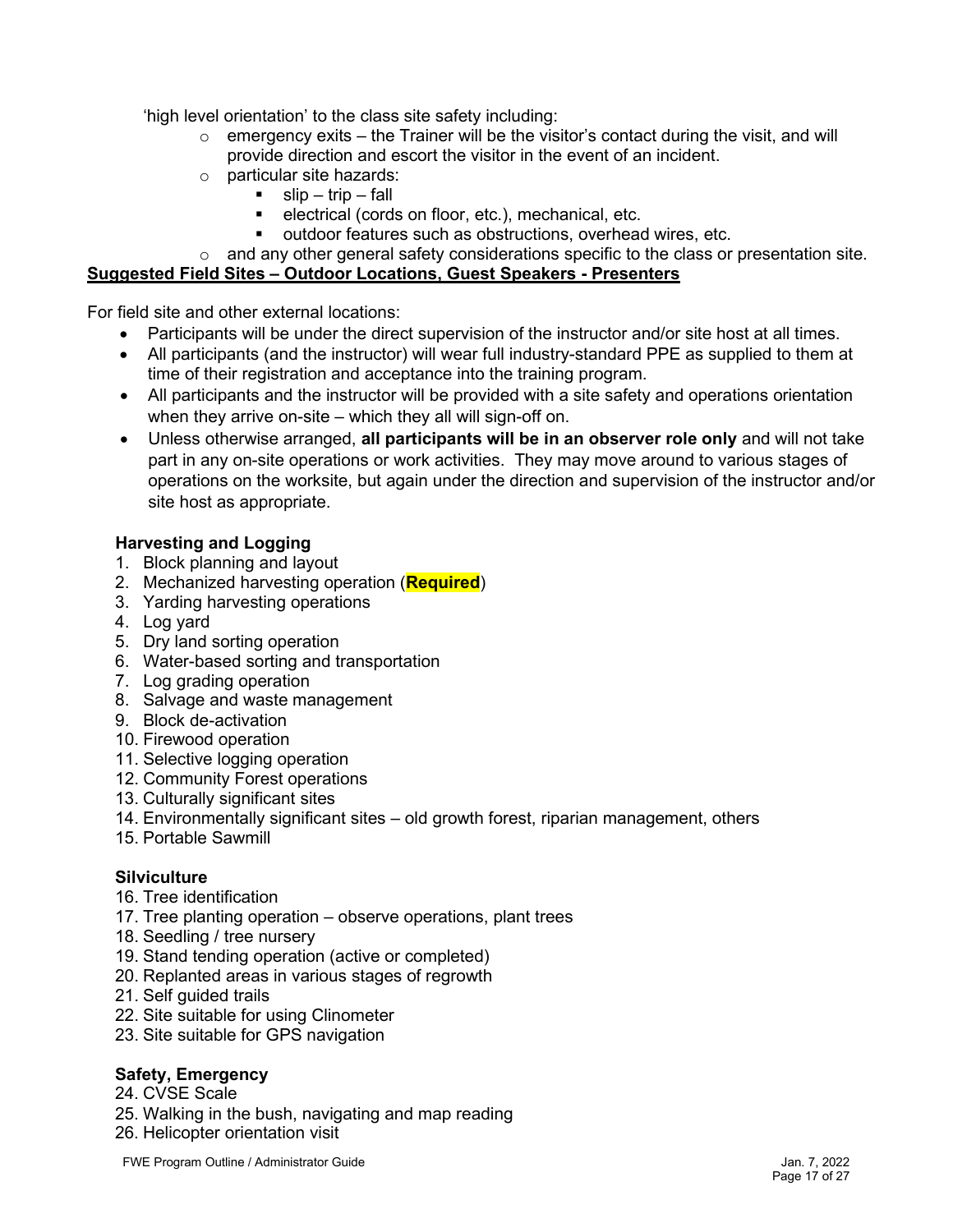#### 27. FireSMART site

28. Local airport or weather station

#### **Equipment and Tools**

- 29. Heavy equipment dealership
- 30. Heavy equipment repair shop
- 31. General forestry equipment sales, service and repair
- 32. Rigging Wire Rope fabrication/repair
- 33. Mobile welding operator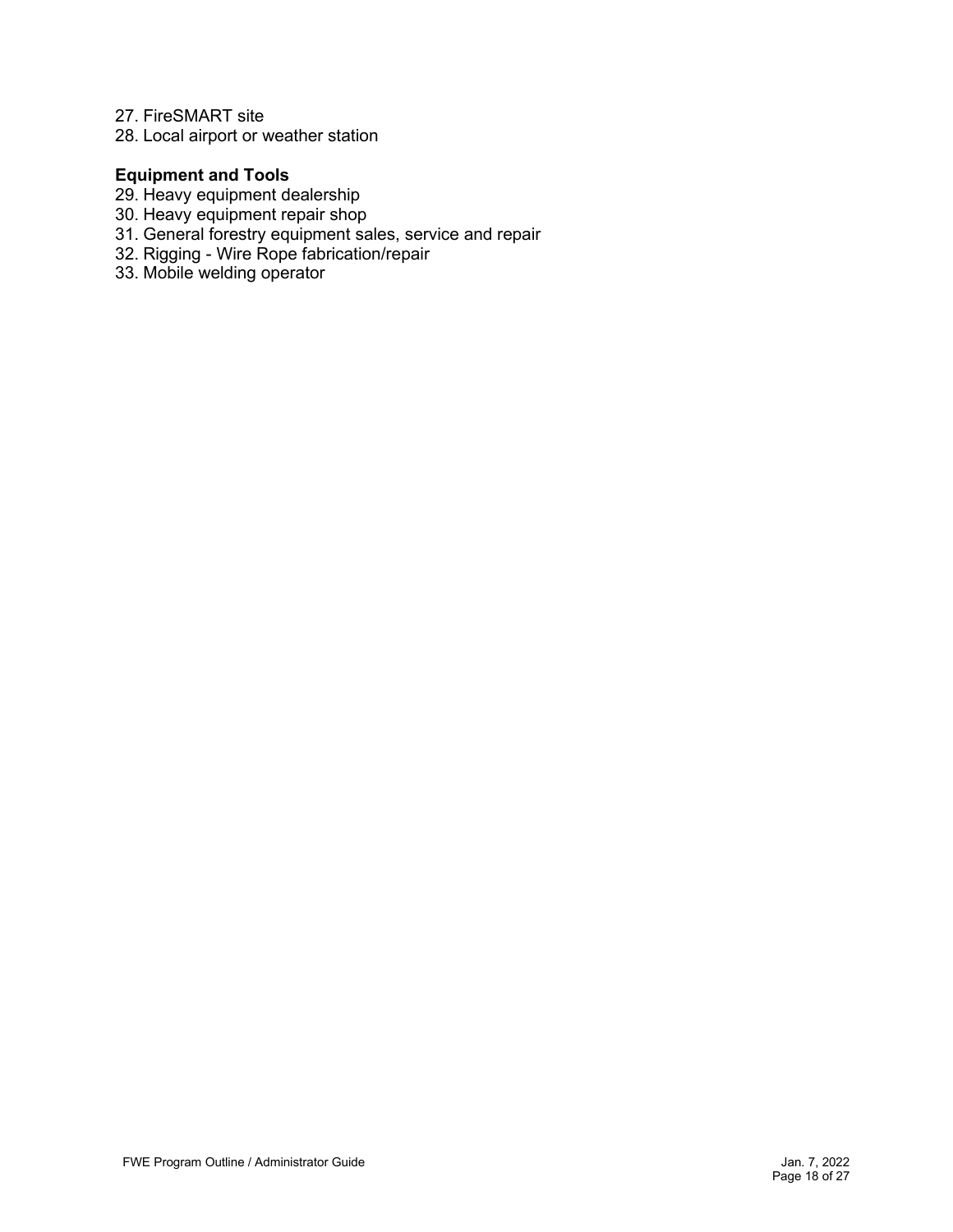#### **Manufacturing**

- 34. Manufacturing operations x 6+
	- a. Sawmill
	- b. Cedar mill
	- c. Veneer mill
	- d. Re-manufacturing mill / facility
	- e. Pulp mill
	- f. Pole processing operation
	- g. others?
- 35. Biomass / bio-energy facility
- 36. Timber Framing construction
- 37. Log Home construction

#### **Road Building**

- 38. Active road construction or maintenance site
- 39. Local independent road contractors / operators
- 40. Existing road construction site

**Agencies', Employers', and Community Representatives** (in-person, tele-conference, or video

- conference presentations)
- 41. BCFSC representative
- 42. WorkSafeBC representative
- 43. Ministry of FLNRO representative
- 44. Community Forest representative
- 45. First Nations representative
- 46. WorkBC representative
- 47. CVSE representative
- 48. Industry Association representative
	- a. Interior Loggers Association
	- b. Council of Forest Industries
	- c. Truck Loggers Association
	- d. Interior Lumber Manufacturers Association
	- e. BC First Nations Forestry Council
- 49. Logging Truck Driver owner-operator
- 50. Local forestry employers and operators
- 51. Various local employers in the forest industry or associated businesses and industries.

#### **Vancouver Island University Simulators**

- 52. VIU Forestry Simulators x 4
	- a. Log Loader
	- b. Feller Buncher
	- c. Dangle Head Processor
	- d. Excavator
- 53. VIU Construction Simulators x 4
	- a. Excavator
	- b. Articulated Rock Truck / Front End Loader
	- c. Dozer
	- d. Grader

54. Other simulators (?)

#### **Other sites?**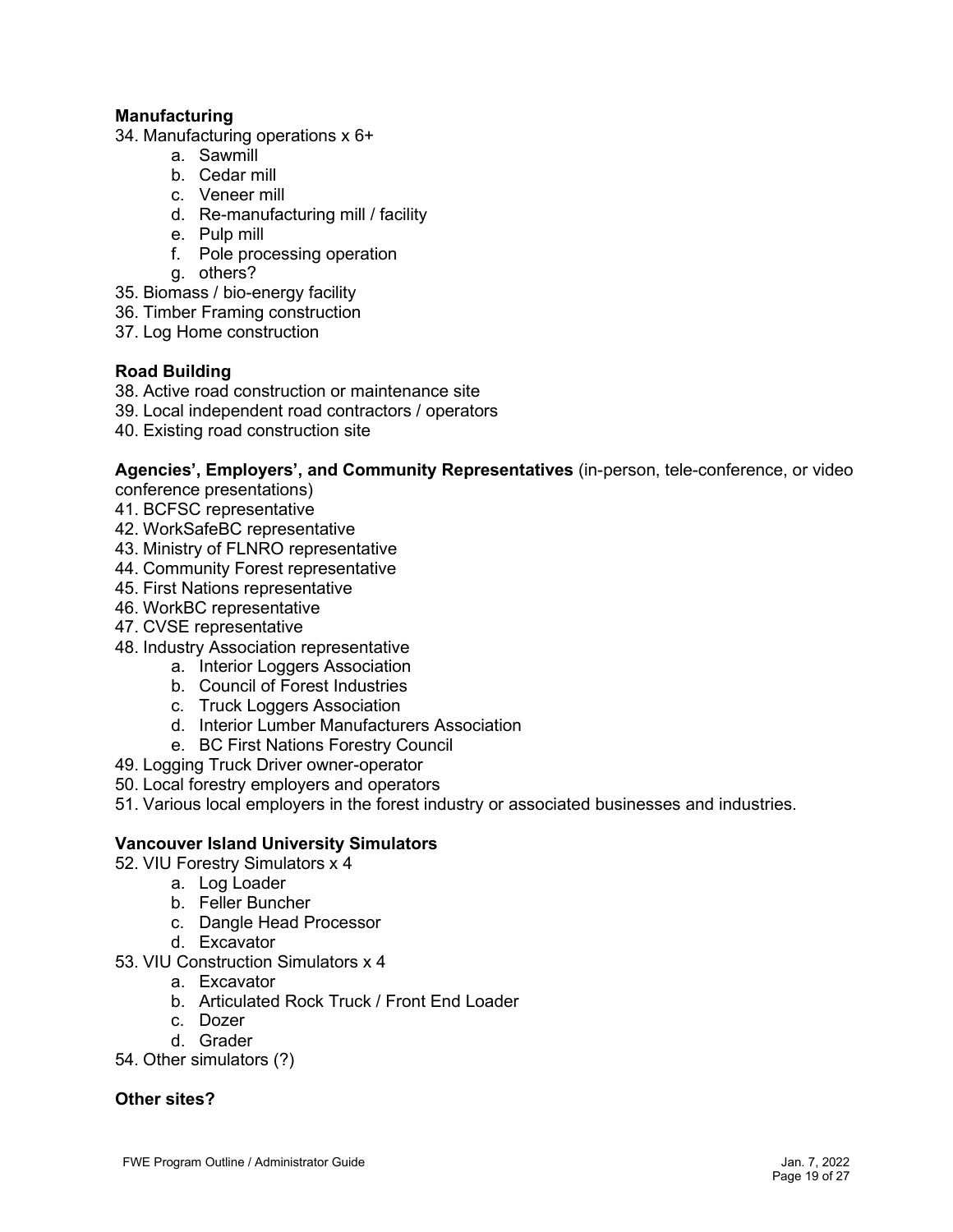### <span id="page-19-0"></span>**Supporting Resources**

There are a number of resources to support the instructor in developing knowledge and skills of the trainee. These include:

- Forest Worker Essentials Training Program Instructor Overview and Reference Guide
- BC Forest Safety Council Learning Centre Online training modules <https://learn.bcforestsafe.org/login/index.php>
- BC Forest Safety Council website [www.bcforestsafe.org](http://www.bcforestsafe.org/)
- WorkSafeBC website [www.worksafebc.com](http://www.worksafebc.com/)
- Supporting course material from the Training Provider Manager/Administrator

### <span id="page-19-1"></span>**Online Training Modules / Learning Resources**

Training modules are available through the BC Forest Safety Council online Learning Centre. These modules may be used for new learning or to reinforce existing training. They are available online or the Training Provider can print them.

Completion of the module quizzes is a requirement for completion and graduation from the Forest Worker Essentials training program. For classroom presentations, participants should be logged into the BCFSC Learning Centre to follow along with the instructor presentation and to complete the knowledge quizzes.

The learning modules include content, scenarios, photos and videos and links to applicable documents and resources. Learning points are incorporated throughout the modules to encourage participants to reflect on the learning, and self-quizzes help participants to test their knowledge.

| Code | <b>Module Title</b>                    | <b>Module Content</b>                                         |
|------|----------------------------------------|---------------------------------------------------------------|
| 1002 | <b>Describe Forest Industry</b>        | <b>General Forestry</b><br>٠                                  |
|      |                                        | Forestry as a Business<br>٠                                   |
|      |                                        | <b>Harvesting Methods</b><br>$\bullet$                        |
|      |                                        | <b>Environmental and Cultural Considerations</b><br>$\bullet$ |
|      |                                        | Types of Logs and Trees                                       |
|      |                                        | <b>Transportation Methods</b><br>$\bullet$                    |
|      |                                        | Regulations<br>٠                                              |
| 1003 | Describe Personal and Worksite         | <b>Personal Safety</b><br>٠                                   |
|      | Safety                                 | <b>Worksite Safety</b><br>$\bullet$                           |
| 1004 | Communicate in the Workplace           | <b>Verbal Communication</b><br>٠                              |
|      |                                        | Signage<br>٠                                                  |
| 1005 | Recognize Hazards Related to           | Health hazards<br>$\bullet$                                   |
|      | <b>General Forestry</b>                | Operational hazards<br>$\bullet$                              |
|      |                                        | <b>Environmental hazards</b><br>$\bullet$                     |
| 1006 | Describe Workplace Documentation       | Documentation required before starting work<br>$\bullet$      |
|      |                                        | General documentation required in Forestry<br>$\bullet$       |
| 1007 | <b>Describe Emergency Preparedness</b> | Emergency Response Plans (ERP)<br>$\bullet$                   |
|      |                                        | <b>First Aid</b>                                              |

Core modules and content include: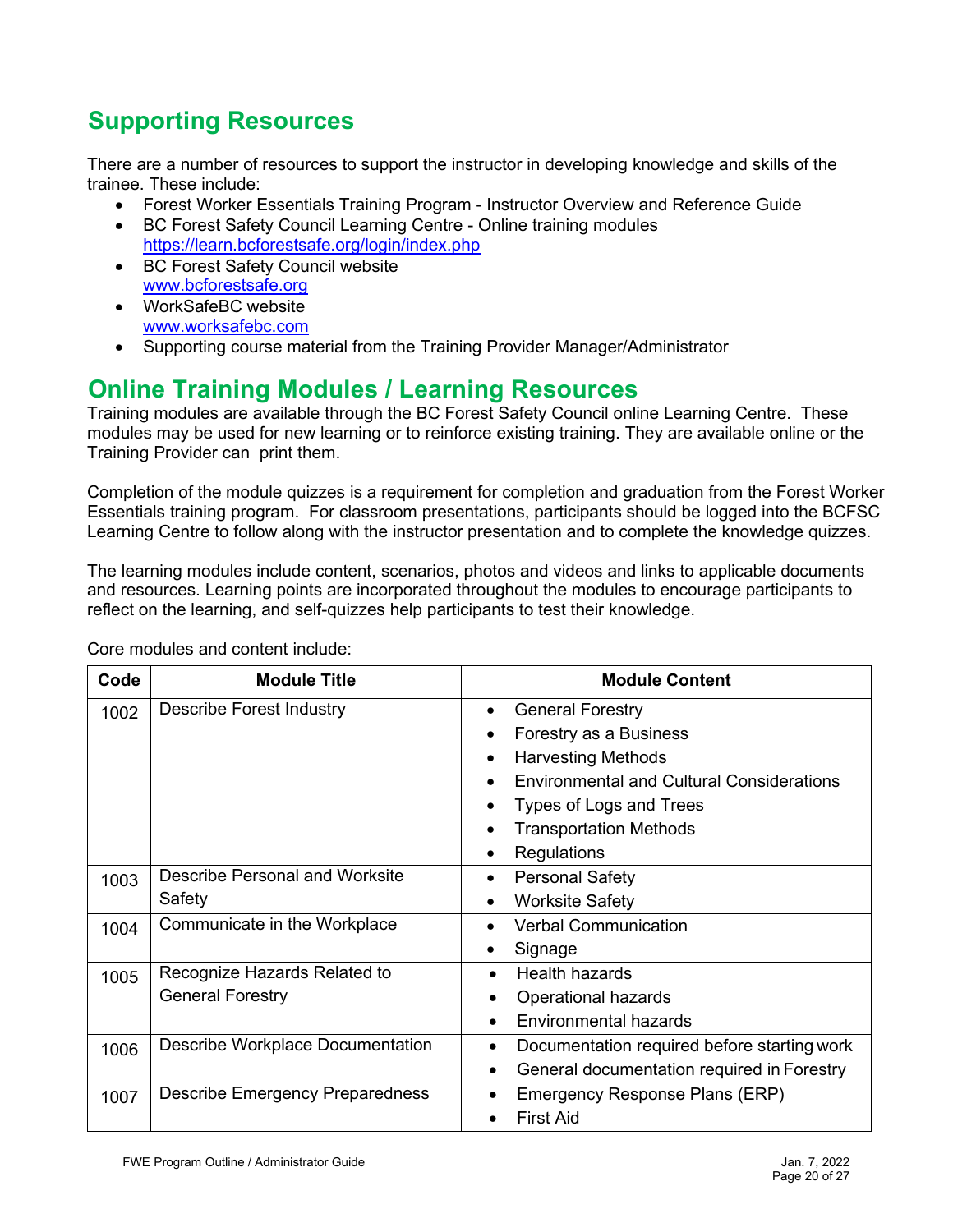| 1008 | Describe and Apply Workplace                                             | Professionalism<br>$\bullet$                                       |
|------|--------------------------------------------------------------------------|--------------------------------------------------------------------|
|      | <b>Attributes</b>                                                        | Safe Productivity                                                  |
|      |                                                                          | <b>Physical and Mental Well-Being</b><br>$\bullet$                 |
| 1009 | Recognize, Evaluate, and Control                                         | <b>General Hazards</b><br>$\bullet$                                |
|      | <b>Hazards Related to Yarding</b>                                        | Road change hazards                                                |
|      |                                                                          | Breaking out hazards<br>$\bullet$                                  |
| 1011 | <b>Describe Stand Tending</b>                                            | Types of trees in British Columbia (refer to<br>$\bullet$<br>1002) |
|      |                                                                          | Tree disease and deformity                                         |
|      |                                                                          | Wood condition and how it affects response<br>to cutting           |
|      |                                                                          | Cultural and Environment trees (covered in<br>1002)                |
|      |                                                                          | Contract/prescription requirements<br>$\bullet$                    |
|      |                                                                          | Working the piece                                                  |
|      |                                                                          | Area based payments                                                |
|      |                                                                          | Tools and equipment used in Stand Tending                          |
|      |                                                                          | Mobile equipment<br>$\bullet$                                      |
| 1012 | <b>Conduct Stand Tending Treatments</b>                                  | Pruning<br>$\bullet$                                               |
|      |                                                                          | Spacing                                                            |
|      |                                                                          | <b>Brushing</b><br>$\bullet$                                       |
|      |                                                                          | Fire management                                                    |
|      |                                                                          | Volume of crown closure                                            |
|      |                                                                          | Follow prescriptions                                               |
|      |                                                                          | When a chainsaw is required<br>$\bullet$                           |
|      |                                                                          | Hazards related to stand tending                                   |
| 1013 | Describe Rigging Components and                                          | Rigging terminology and components<br>$\bullet$                    |
|      | Apply Basic Rigging Practices                                            | Basic rigging practices<br>$\bullet$                               |
| 1028 | Describe and Operate Chainsaw                                            | Chainsaw components and safety features<br>$\bullet$               |
|      |                                                                          | Chainsaw inspection and maintenance                                |
|      |                                                                          | Safe transport and carrying of chainsaw                            |
|      |                                                                          | Chainsaw operation and ergonomics                                  |
|      |                                                                          | Hazards related to chainsaw use                                    |
|      |                                                                          | Limbing and taping                                                 |
| 1036 | Describe Regulations and Standards<br><b>Related to General Forestry</b> | Legislation<br>$\bullet$                                           |
|      |                                                                          | Regulation<br>٠                                                    |
| 1038 | Recognize, Evaluate and Control<br><b>Hazards Related to Falling</b>     | Recognize, evaluate and control falling<br>$\bullet$<br>hazards    |
|      |                                                                          |                                                                    |
|      | <b>Describe Risk and Risk Controls</b>                                   | Designated high risk violations<br>$\bullet$                       |
| 1039 |                                                                          | Hierarchy of controls<br>$\bullet$                                 |
|      |                                                                          | Evaluating risk<br>$\bullet$                                       |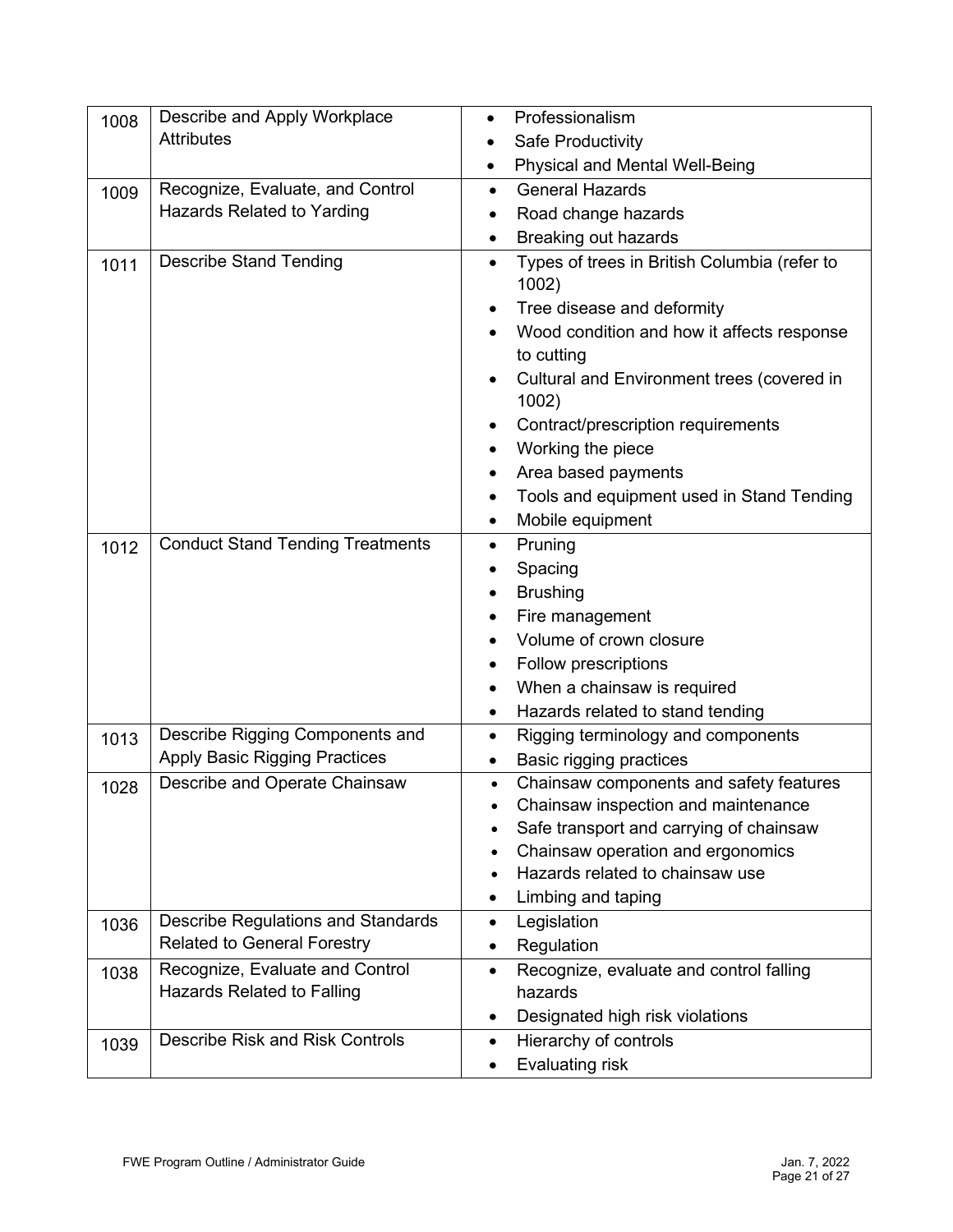| 1068 | Describe Signals Used in Forestry       | Hand signals for yarding<br>$\bullet$                  |
|------|-----------------------------------------|--------------------------------------------------------|
|      |                                         | <b>Blasting signals</b>                                |
|      |                                         | Audible signals<br>$\bullet$                           |
|      |                                         | Loading and hauling signals                            |
| 1077 | Describe Job Control and Engineering    | Terminology<br>$\bullet$                               |
|      | <b>Basics</b>                           | <b>Common instruments</b>                              |
|      |                                         | Slope and grade                                        |
|      |                                         | <b>Common utilities</b>                                |
| 1078 | Describe Soils and Aggregates           | Soils                                                  |
|      |                                         | Aggregates                                             |
|      |                                         | Compaction                                             |
| 1079 | Describe Environmental Awareness,       | <b>Environmental considerations</b><br>$\bullet$       |
|      | <b>Protection and Enhancement</b>       | Spill control<br>٠                                     |
| 1080 | Recognize, Evaluate and Control         | Types of hazards related to Road Building<br>$\bullet$ |
|      | <b>Hazards Related to Road Building</b> | <b>Risk</b>                                            |
| 1081 | Describe Tools and Equipment for        | Mechanic tools<br>$\bullet$                            |
|      | <b>Heavy Machinery</b>                  | Welding equipment and supplies                         |
|      |                                         | Gas powered tools                                      |
|      |                                         | Lubricants                                             |
|      |                                         | Common supplies                                        |
| 1082 | <b>Describe General Heavy Equipment</b> | Major mechanical components and problems               |
|      | Inspection and Maintenance              | Pre-start, shut down and maintenance<br>٠              |
|      | Procedures                              |                                                        |
| 1083 | <b>Describe Heavy Equipment</b>         | Engines<br>٠                                           |
|      | <b>Mechanical Systems</b>               | Hydraulic systems                                      |
|      |                                         | Powertrain systems                                     |
|      |                                         | <b>Track systems</b>                                   |
|      |                                         | <b>Braking systems</b>                                 |
|      |                                         | <b>Electrical systems</b>                              |
|      |                                         | Ground engaging tools systems<br>$\bullet$             |
| 1090 | <b>Describe Mechanized Harvesting</b>   | Forest harvesting systems and technology<br>$\bullet$  |
|      |                                         | Logging plans<br>٠                                     |
| 1138 | <b>Describe Winch Assist</b>            | Best practice<br>$\bullet$                             |
|      |                                         | Machine components and design                          |
|      |                                         | Features of winch assist                               |
|      |                                         | Wire rope and anchors                                  |
|      |                                         | <b>Planning and Records</b><br>٠                       |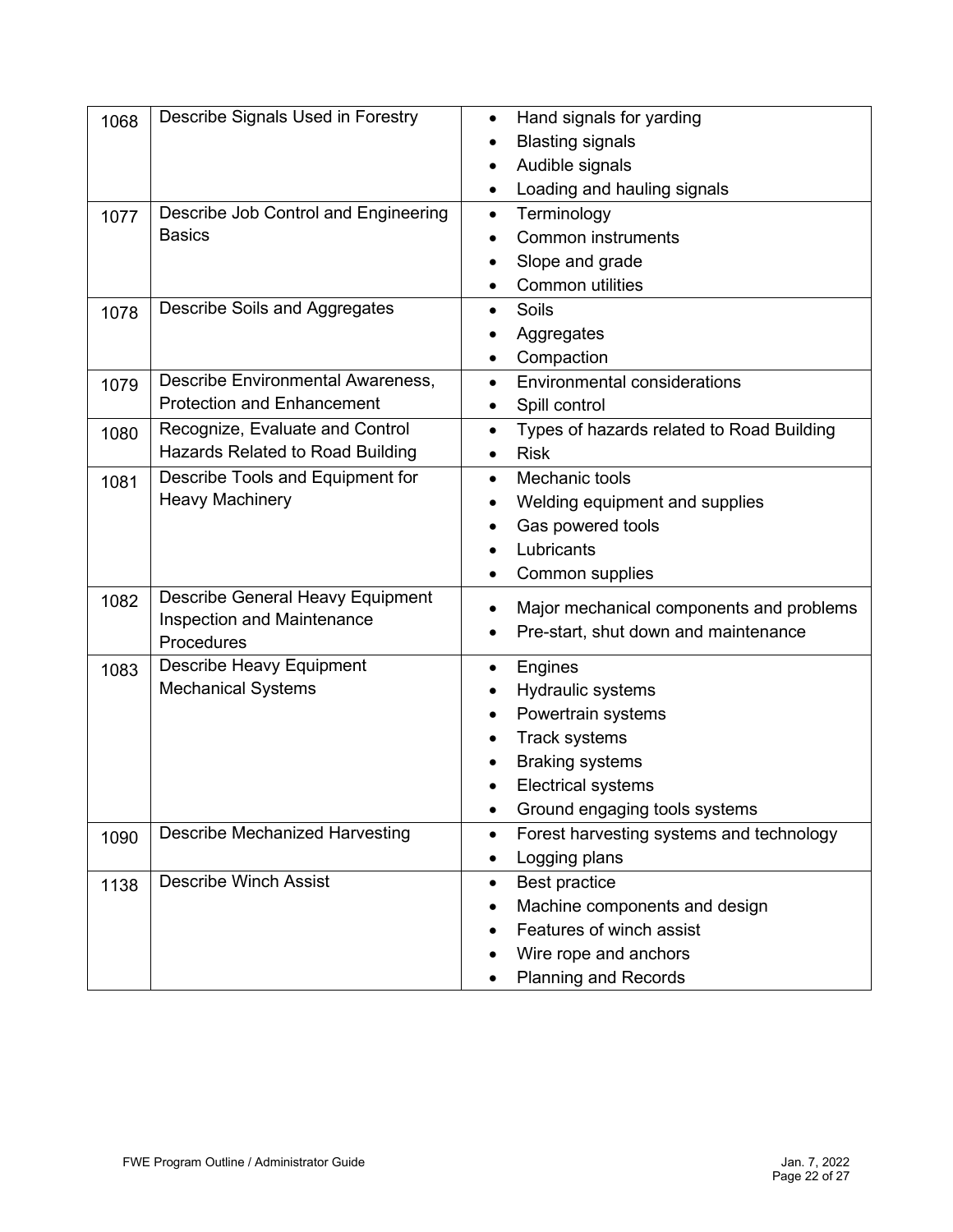| 1153 | Describe Yarding and Mechanized<br><b>Harvesting Equipment</b>                                     | <b>Grapple Yarders</b><br>$\bullet$<br><b>Towers</b><br>Mobile Backspar<br><b>Feller Buncher</b><br><b>Skidder</b><br>Forwarder<br><b>Hoe Chucker</b><br>Dangle Head Processor<br>Hydraulic log loader<br>$\bullet$                                                                                                                                                            |
|------|----------------------------------------------------------------------------------------------------|--------------------------------------------------------------------------------------------------------------------------------------------------------------------------------------------------------------------------------------------------------------------------------------------------------------------------------------------------------------------------------|
| 1154 | <b>Describe Road Building Equipment</b>                                                            | <b>Dozer</b><br>$\bullet$<br>Excavator<br><b>Backhoe</b><br>Grader<br>Wheeled loader<br><b>Rock Drill</b>                                                                                                                                                                                                                                                                      |
| 2039 | Describe Safe Decision Making in a<br><b>Forestry Workplace</b>                                    | Different parts and functions of the brain<br>$\bullet$<br>How the brain reacts in different<br>$\bullet$<br>environments and different threat levels<br>How we can influence our decision making<br>How attitudes can affect decisions and the<br>outcome of stressful situations<br>Methods of solving problems or dealing with<br>hazardous situations safely & effectively |
| 2100 | Introduction to Regulations and<br><b>Standards Related to Mobile</b><br><b>Forestry Equipment</b> | <b>Workers Compensation Act</b><br>$\bullet$<br>Occupational Health and Safety Regulation<br>$\bullet$<br>Associated Policies, Guidelines and<br>$\bullet$<br><b>Standards</b>                                                                                                                                                                                                 |
| 2107 | Resource Road Driver knowledge unit                                                                | Human Factors in safe vehicle operation<br>$\bullet$<br>Hazards and Vehicle Dynamics<br>٠<br>Radio Calling - use and resource road<br>procedures<br>Operation of light trucks and tow trailer<br><b>Emergency Response</b>                                                                                                                                                     |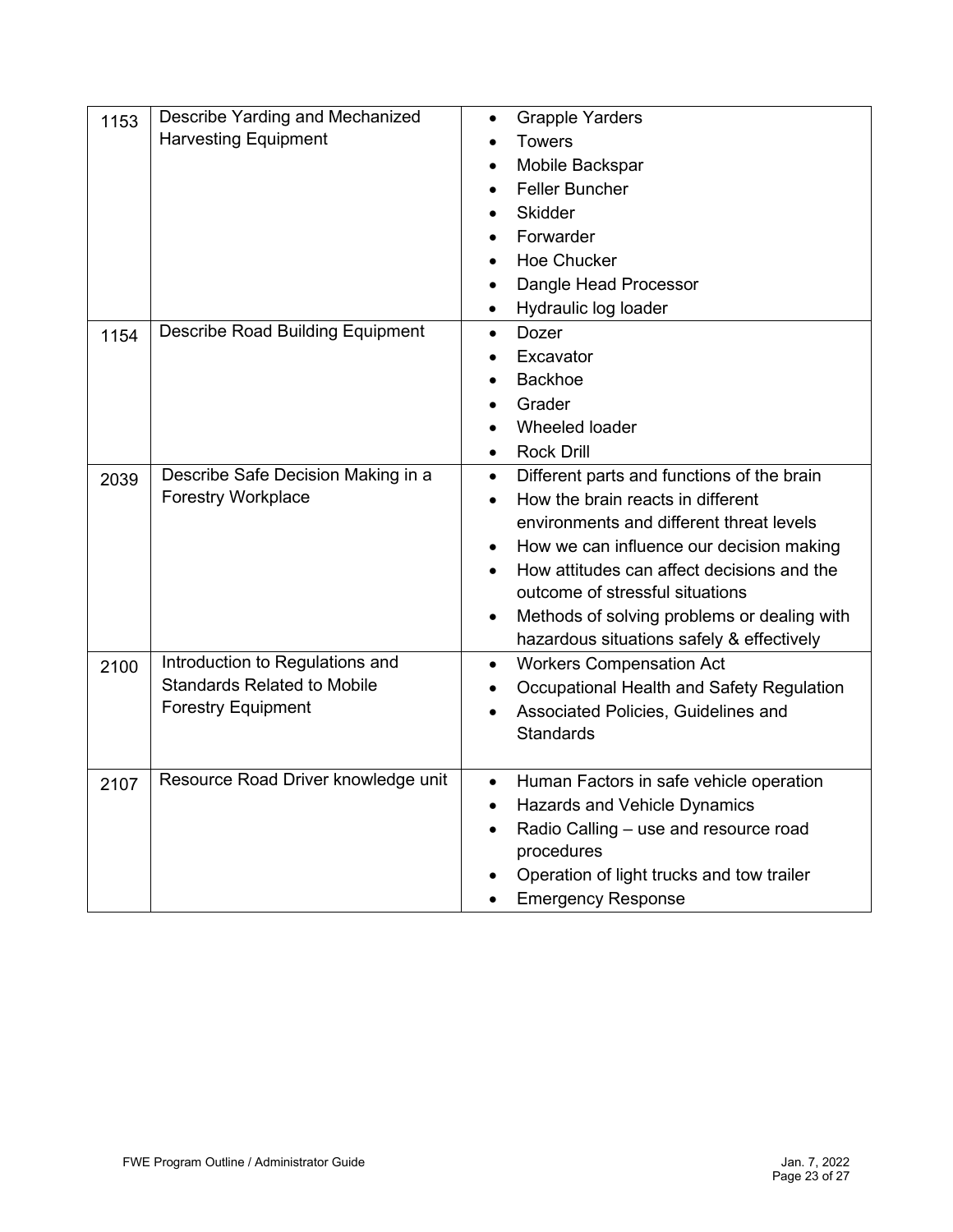### <span id="page-23-0"></span>**Program Materials List**

The Forest Worker Essentials training program includes an Instructor Guide, lesson plans and program materials and instructional resources such as handout photocopy masters, video resources, print and electronic documents, booklets, tools, equipment and supplies that the Training Provider will need to help coordinate with the Instructor(s). These materials will be available to approved training providers after entering into a Service Agreement with BCFSC.

### <span id="page-23-1"></span>**Reference Materials**

#### **The BC Forest Safety Council will on request provide the following to authorized Training Providers:**

- Occupation Analysis Charts related to an occupation
- Units of Competency related to an occupation
- Learning resources related to an occupation if available
- Formative assessments related to an occupation

#### **Contact Information:**

Manager, Training and Standards BC Forest Safety Council 420 Albert Street Nanaimo, BC V9R 2V7 Tel: 250-741-1060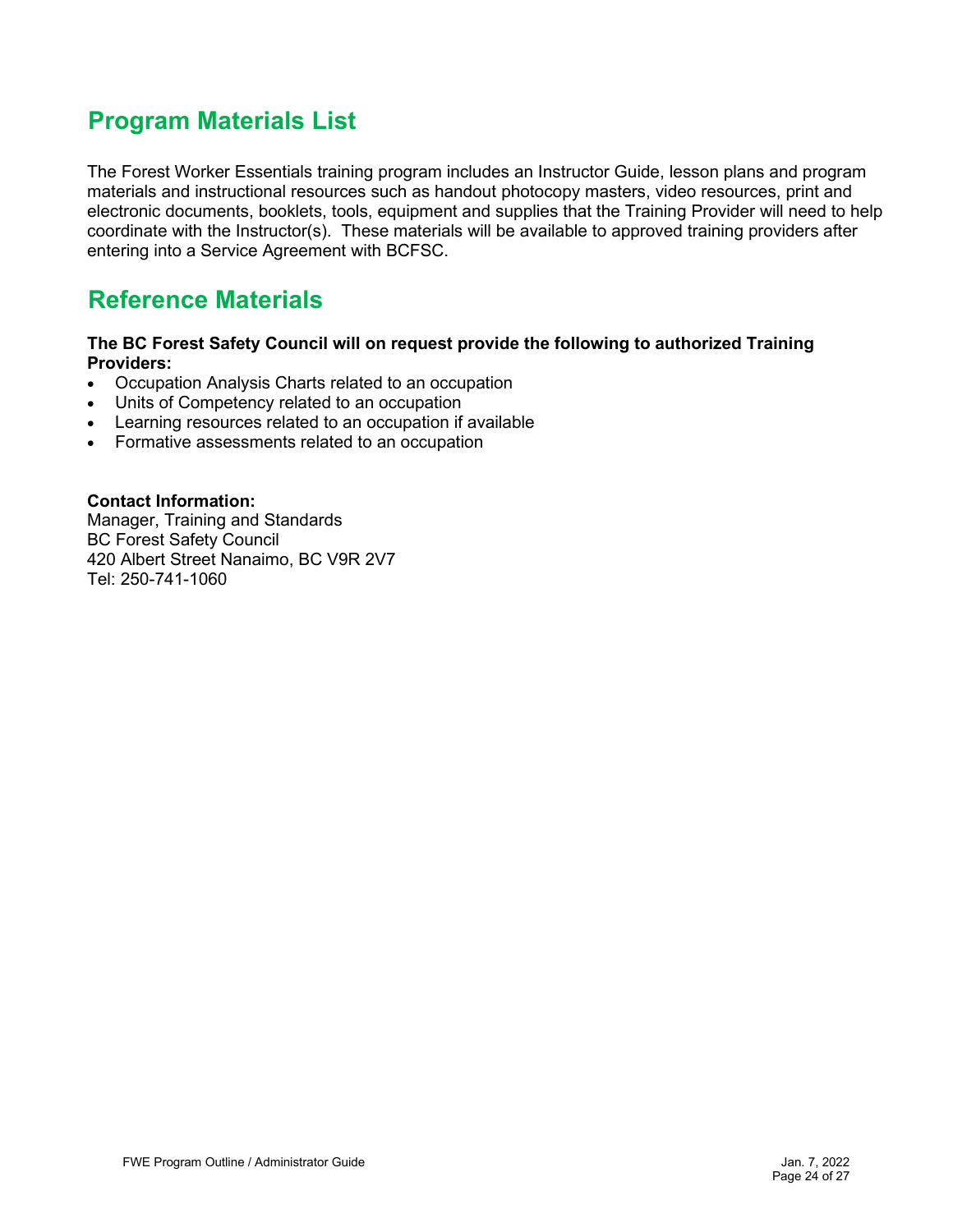### <span id="page-24-1"></span><span id="page-24-0"></span>**Training Provider Standards**

#### *Classroom Area and Equipment*

- Recommended 2.5 sq. meters per student or as directed by Public Health Authorities
- Projection screen, multimedia projector connected to instructor computer, speakers, whiteboard or similar
- Seating and tables for student work
- Compliance with all safety codes
- Good lighting
- Approved heating and ventilation systems
- Computers with Internet access daily/as required for completion of morning "Homework" / out of class completion of Learning Resources before calls and field sessions
- Flipcharts, paper, markers, wall tape
- Wall space for poster board 'projects'

#### *Shop Area*

- Have a shop facility or appropriate alternative (shop truck, shop trailer)
- Recommended 2.5 sq. meters per student
- Meet all safety, fire and environmental codes
- Required tools and equipment for number of students
- Approved heating and ventilation systems
- Good lighting

#### *Other Requirements*

- Access to suitable outdoor work areas
- Access to bus or van with appropriate tires suitable to local travel and weather conditions
- If travelling on resource roads, appropriate VHF radio(s) and understanding of calling procedures and rules of the road
- Soil samples to be collected planning may be required with winter delivery

#### *Recommended student facilities*

- 1 locker per student in a dry room
- Study areas
- Food facility
- Hand wash facility
- Washroom facility
- First Aid
- Lockers to store PPE and supplies

#### *Student supplied apparel*

• Appropriate to the weather season and field site conditions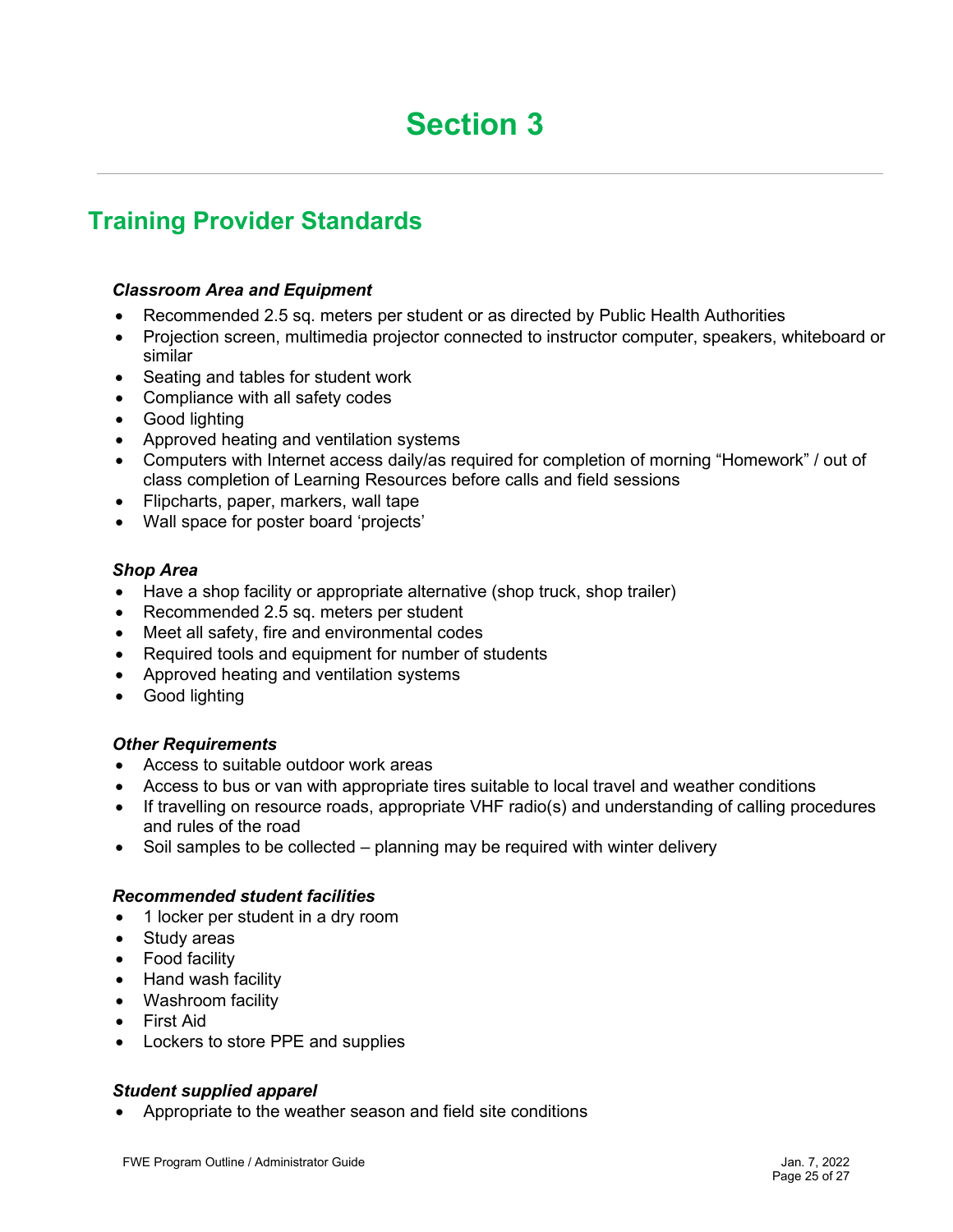#### *Recommended instructor's office space*

• 3.5 sq. meters

#### *Other*

• Storage space for tools and equipment

#### *Access to Field Sites / Outdoor Locations*

- Appropriate first aid dependent on location and work assessment risk according to requirements of the OHS Regulation for the particular Field Sites, and which support the Learning Objectives of the unit.
- Must have all appropriate hazard controls in place, and communicated to participants.
- Refer to the Field Sites Outdoors Locations, Guest Speakers Presenters section earlier in this Program Outline.

### <span id="page-25-0"></span>**Tools and Equipment**

#### *Tools and Equipment*

- Chainsaws minimum 2 which are sufficient to meet the delivery requirements of Course 1028.1.1
- Chainsaw spare parts spark plugs, air filters, etc.
- Chainsaw repair tools round and flat files, bar wrench, Raker gauge
- Fuel and mix oil for chainsaws
- Logs for bucking practise
- Personal Protective Equipment that meets WSBC requirements
	- o Hard hat with clip face and earmuff hearing protection
	- $\circ$  Eye protection safety glasses
	- o Gloves
	- $\circ$  Boots appropriate to the region
	- o Hi-vis vest or shirt
	- $\circ$  Leg protection (bucking pants/chaps) in appropriate size(s) and quantity for all students as determined by the Instructor
- Appropriate transportation with tires appropriate for the conditions with radios to travel to Field **Sites**
- VHF radios pre-programmed for the area
- Instructor measuring tape
- Minimum 1 brush saw for demonstration purposes
- Grease gun
- Hand tools wrenches, pliers, cutters, files, striking tools, struck or hammered tools, screwdrivers, vises, clamps, snips, saws, drills and knives (suggested)
- Supplies O rings, short length of hydraulic hose, bucket tooth (suggested)
- Samples of rigging equipment wire rope, choker, blocks (suggested)
- 1 instructor clinometer and 4 clinometers for students
- Samples of spill kit supplies socks, absorbent, etc.
- Samples of industry signs flagging tape, falling gate, Licensee notification sign, etc.